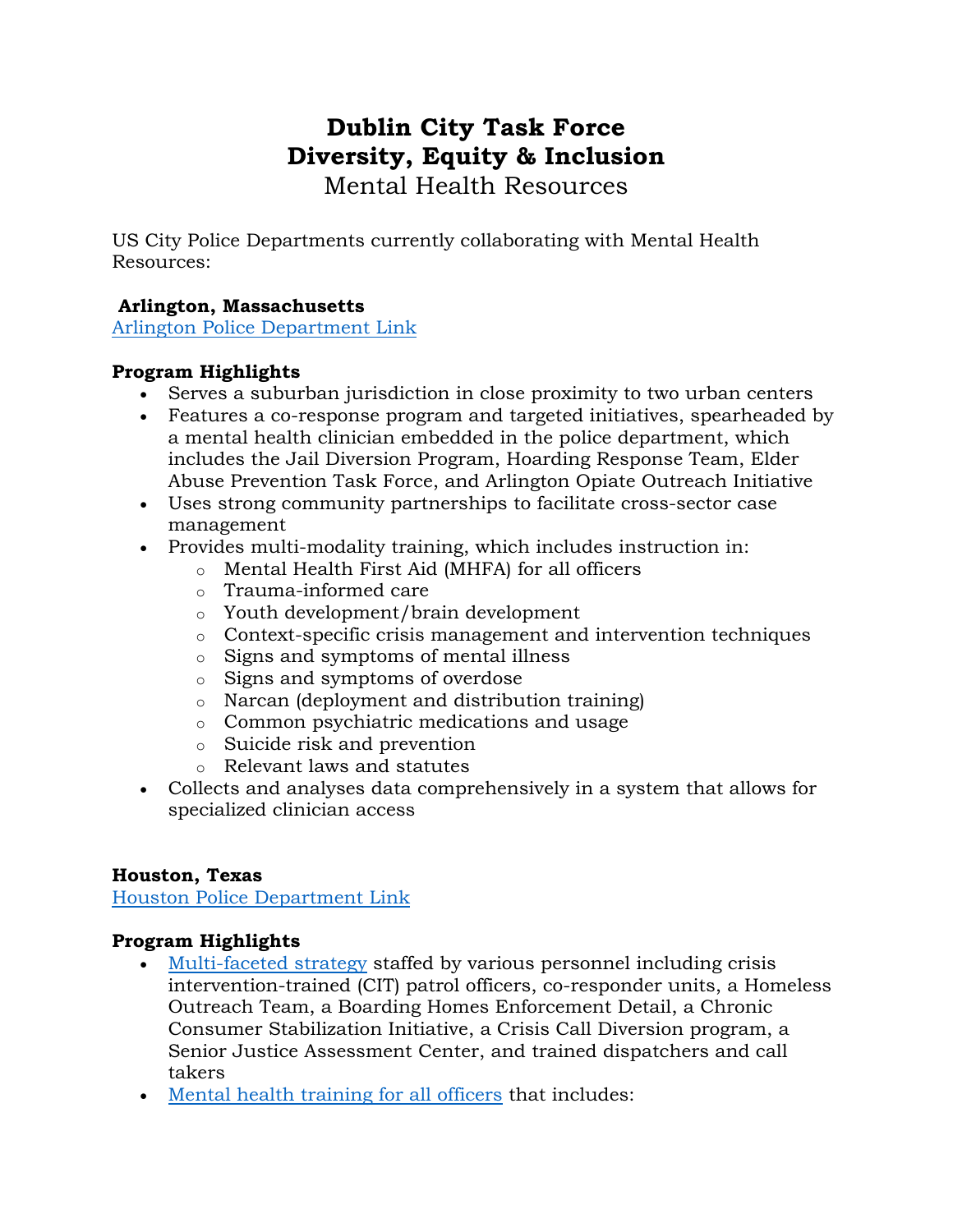- o 40-hour Crisis Intervention Team (CIT) training for all cadets
- o 8-hour annual advanced CIT classes
- o State-mandated 8-hour CIT refresher for all officers with their Basic Peace Officer Certification
- o 40-hour Mental Health Peace Officer class for veteran officers
- o State-mandated 40-hour CIT class for Basic, Intermediate, and Advanced certification
- o State-mandated 8-hour De-escalation class for all cadets, Basic, Intermediate, and Advanced state certifications
- o 24-hour Telecommunications Crisis Communications class for tele-communicators (e.g., dispatchers)

# **Los Angeles, California**

[Los Angeles Police Department Link](https://csgjusticecenter.org/projects/police-mental-health-collaboration-pmhc/law-enforcement-mental-health-learning-sites/los-angeles-police-department/)

# **Program Highlights**

- Uses a [multi-layered approach](https://stepuptogether.org/people/lt-lionel-garcia) that includes triage by trained dispatchers, 24-hour triage line, co-response teams, follow-up case managers, and focused community engagement
- Features embedded mental health professionals in police agency
- Incorporates comprehensive data collection and information-sharing procedures
- Employs a robust training strategy that includes 40-hour Mental Health Intervention Training
- Engages community partners through the Mental Health Crisis Response Program Advisory Board

# **Madison County, Tennessee**

[Madison County Sheriff's Department Link](https://csgjusticecenter.org/projects/police-mental-health-collaboration-pmhc/law-enforcement-mental-health-learning-sites/madison-county-sheriffs/)

# **Program Highlights**

- Participates in an inter-agency collaborative, which includes representatives from city, county, and state criminal justice and behavioral health agencies
- Operates in a primarily rural area with an increased population during business hours due to commuter influx
- Uses a comprehensive training strategy, including 40-hour Crisis Intervention Team (CIT) training
- Established processes for law enforcement personnel to identify and connect appropriate people to a 24/7 Crisis Stabilization Unit (CSU)
- Formalized data collection processes with information-sharing agreements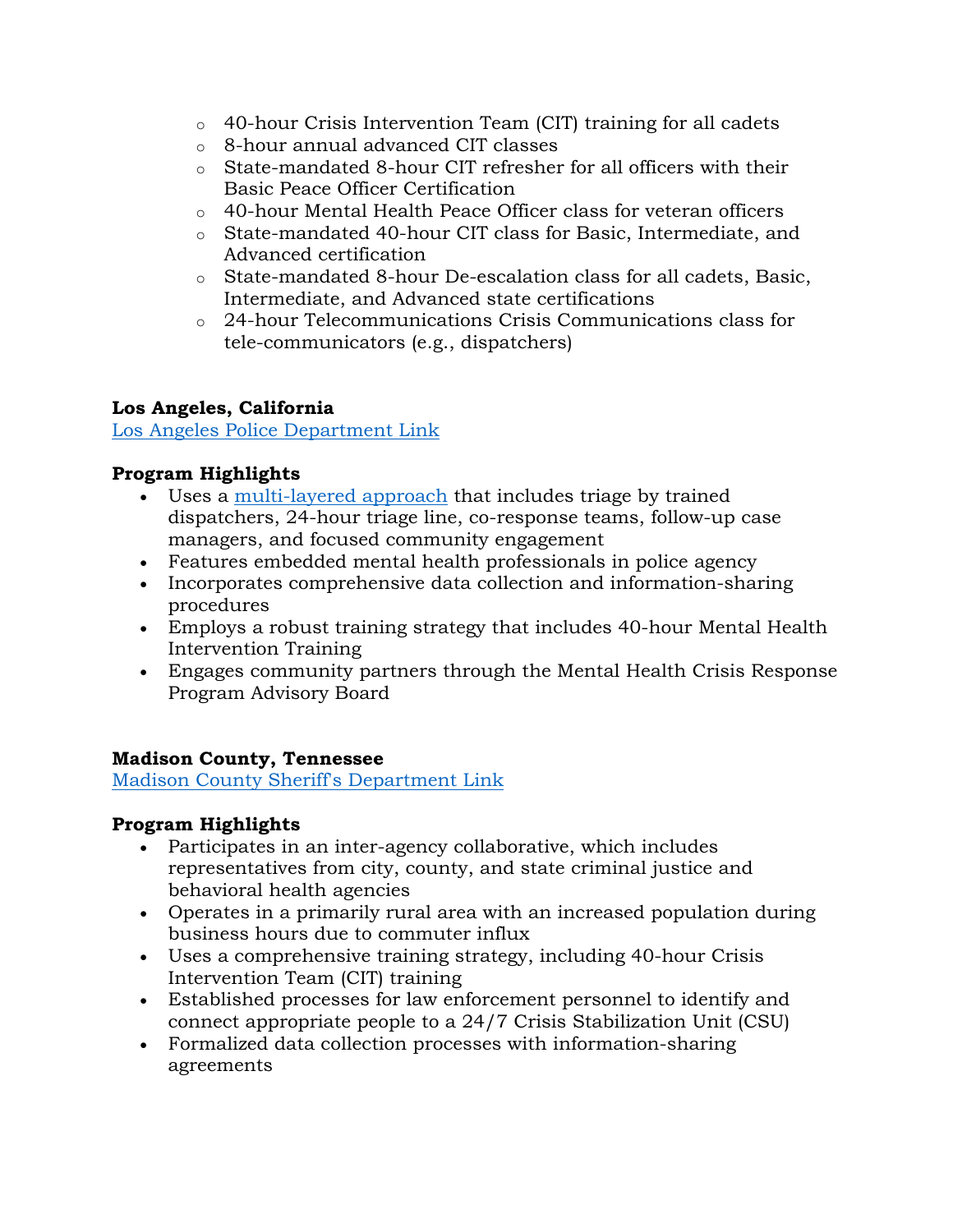### **Madison, Wisconsin**

[Madison Police Department Link](https://csgjusticecenter.org/projects/police-mental-health-collaboration-pmhc/law-enforcement-mental-health-learning-sites/madison-police-department/)

# **Program Highlights**

- Collects comprehensive data and shares non-protected information with line-level officers
- Provides training for all officers using "scenario-based" approaches
- Features a multi-layered approach with officers trained to be "mental health liaisons"
- Employs a full-time mental health team of sworn officers and in-house crisis workers
- Facilitates a Crisis Intervention Team (CIT) training program for outside agencies that includes: pre-service academy CIT, in-service CIT updates, basic CIT training, and advanced CIT

[Mental Health Liaison Program](http://www.cityofmadison.com/police/community/mentalhealth/)

### **Portland, Maine**

[Portland Police Department Link](https://csgjusticecenter.org/projects/police-mental-health-collaboration-pmhc/law-enforcement-mental-health-learning-sites/portland-police-dept/)

### **Program Highlights**

- Features mental health professionals embedded in the law enforcement agency
- Operates within a small city, in collaboration with nearby rural community
- Facilitates internship program for Master's level students
- Uses a co-response model with community-based support network
- Crisis Intervention Team (CIT) training for all officers

[Behavioral Health Response Program](http://portlandmaine.gov/1150/Behavioral-Health-Response-Program) [Jo Freedman Profile](https://stepuptogether.org/people/jo-freedman-2)

### **Salt Lake City, Utah**

[Salt Lake City Police Department Link](https://csgjusticecenter.org/projects/police-mental-health-collaboration-pmhc/law-enforcement-mental-health-learning-sites/salt-lake-city-police-department/)

# **Program Highlights**

- Small city and rural community collaboration and coordination across multiple jurisdictions
- Employs a complementary three-team approach through the Community Connection Center (CCC), which includes:
	- o Crisis Intervention Team (CIT)
	- o Homeless Outreach Service Team (HOST)
	- o Community Connections Team (CCT)
- The CIT Crisis Intervention Team (CIT) multi-county collaboration:
	- o Provides 40-hour training for patrol and corrections-based academies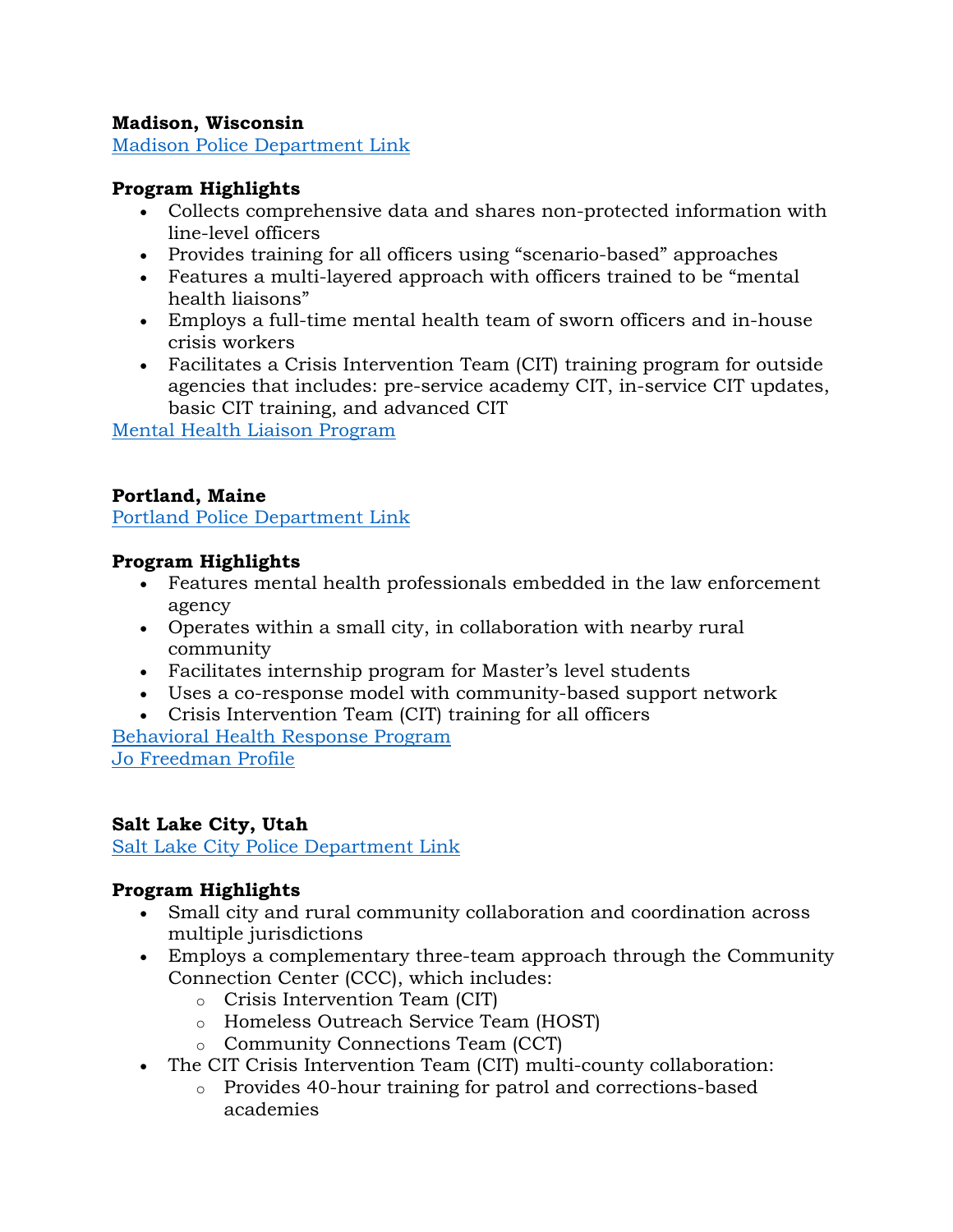- o Operates a dedicated CIT Investigative Unit with a detective to follow up on mental health calls for service
- Additional Training includes:
	- o Crisis Intervention Team for youth: 8-hour academy
	- o Autism training: Two 5-hour courses per year
	- o Post-traumatic stress disorder specialization and officer wellness 8-hour course
	- o Recertification and officer resilience CIT training

[SLC Police Department Homeless Outreach Services Team \(HOST\)](https://www.slchost.org/) [Brandee Casias Profile](https://stepuptogether.org/people/brandee-casias)

# **Tucson, Arizona**

[Tucson Police Department Link](https://csgjusticecenter.org/projects/police-mental-health-collaboration-pmhc/law-enforcement-mental-health-learning-sites/tucson-police-department/)

# **Program Highlights**

- Mental Health Support Team (MHST)
	- o Co-responder program pairs MHST officers with mental health clinicians
	- o Proactively and compassionately connects people who have mental health needs to services before, during, and after a crisis
- Crisis Mobile Teams (CMT)
	- o Work in tandem with the crisis line to provide continuous access to services
- Crisis Response Center (CRC)
	- o Provides 24/7 emergency psychiatric and substance addiction treatment services for both adults and youth
- Multi-tiered training is open to all levels of law enforcement, mental health workers, call takers and dispatchers, emergency medical technicians, paramedics, and firefighters. Training includes:
	- o Mental Health First Aid (MHFA) and basic crisis mitigation and management training for all officers; training is also open to the community
	- o Crisis Intervention Team (CIT) training for officers on a voluntary basis
	- o Advanced training for specialized units including MHST and Special Weapons and Tactics (SWAT) Negotiators

# **University of Florida**

[University of Florida Police Department Link](https://csgjusticecenter.org/projects/police-mental-health-collaboration-pmhc/law-enforcement-mental-health-learning-sites/univ-of-fl-police-dept/)

# **Program Highlights**

• Coordinates among many campus entities involved with student and faculty wellness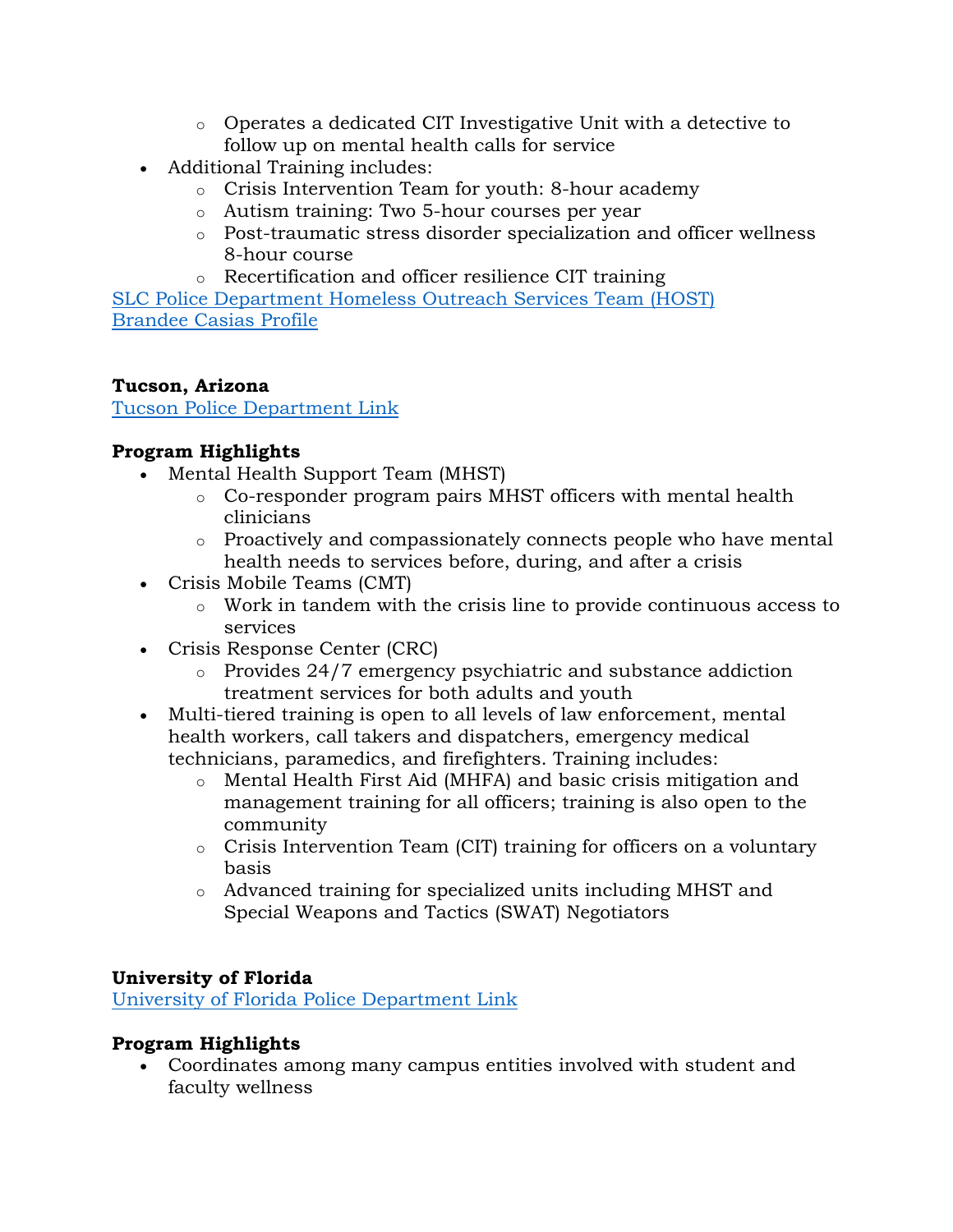- Features on-site support during incidents with trained university officers and crisis intervention consultants
- Provides comprehensive training, including:
	- $\circ$  Intensive 40-hour mental health and crisis intervention team (CIT) training for all sworn officers
	- o Annual QPR Gatekeeper Training for Suicide Prevention (Suicide Prevention Resource Center training)
	- o Seminars on multicultural and diversity issues
	- o Online training for communicating with distressed persons (At Risk-Kognito training)
	- o Advanced training on threat assessment and intervention (Gavin DeBecker & Associates training)
- Responds to youth in crisis from K-12 through university-age students due to a K-12 Developmental Research School on campus.

# **Additional Resources:**

[https://csgjusticecenter.org/projects/police-mental-health-collaboration](https://csgjusticecenter.org/projects/police-mental-health-collaboration-pmhc/)[pmhc/](https://csgjusticecenter.org/projects/police-mental-health-collaboration-pmhc/)

Checklists, Assessments, Webinars & Trainings

### <https://bja.ojp.gov/program/pmhc>

Videos, Statistics, Testimonials

# **Components to Consider for Dublin:**

- Mental Health Peer Mentors
- Police Wellness Day
- Police Follow-up with Axis to connect with successful clients.
- Crisis Intervention
- Co-responder
- Additional Training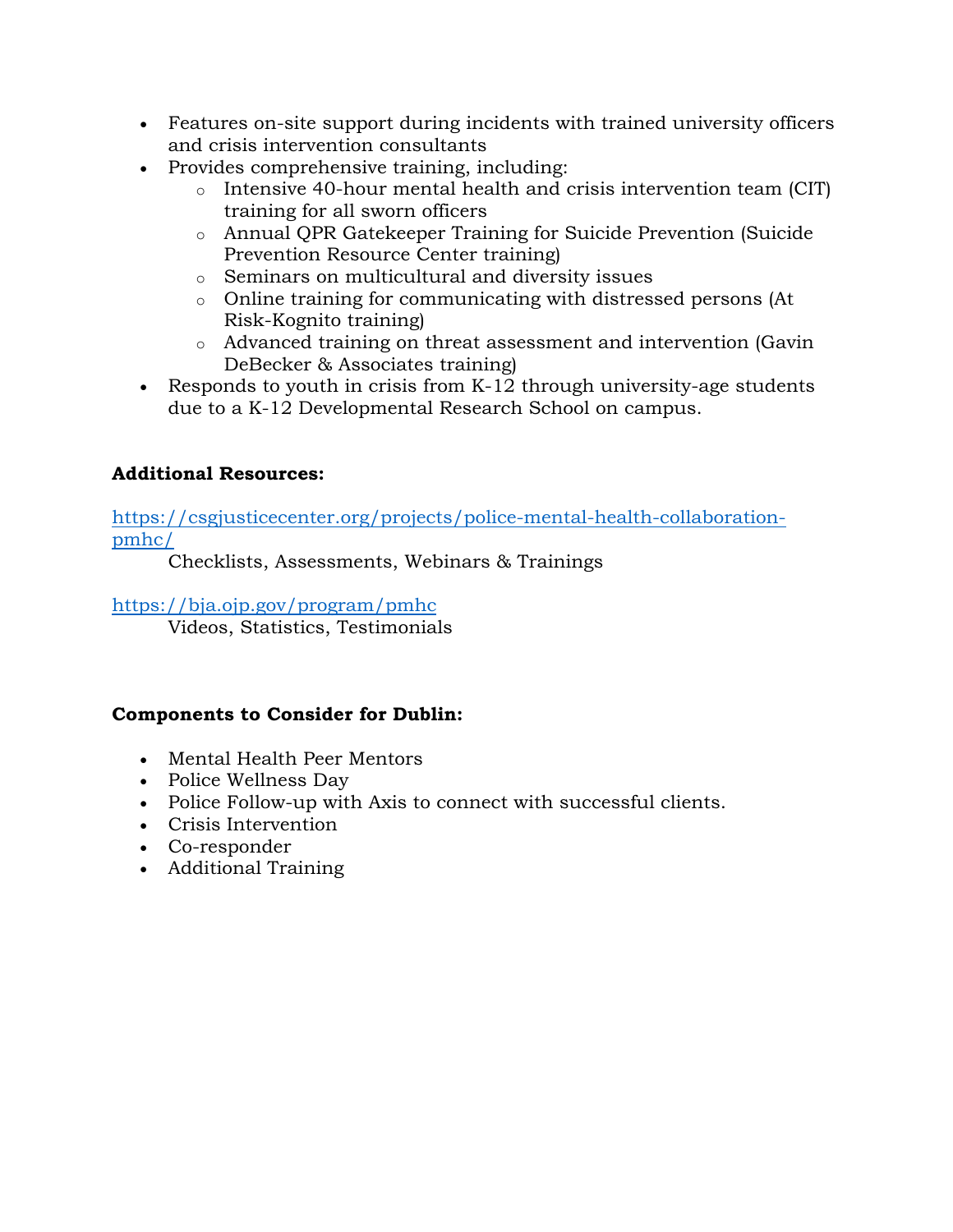# **Alameda County**

### **Community Assessment and Treatment Team (CATT) Pilot Program**

M- Sun 7am-11pm

**Response method:** CATT will be dispatched through 911 calls and if necessary will work with local police officers and firefighters at the scene to assess people and get them treatment. The teams are planned to be based in Oakland, Hayward, San Leandro ,Fremont and currently also serve Piedmont and unincorporated areas of the county served by the Alameda County Sheriff's Office.

**Team composition:** Teams will include an emergency medical technician and a licensed behavioral health clinician.

**Collaboration:** A collaboration among core Alameda County Health Care Services Agency programs - Behavioral Health Care Services, Emergency Medical Services, and Alameda Care Connect (Whole Person Care) – as well as other partners – 911 dispatch, the County Sheriff's Office, city police departments, city health and human services, Bonita House and other relevant services - to ensure the crisis response system is more agile and flexible.

**Services:** CATT will provide mental health assessment, crisis intervention, medical assessment, information, referral, and transportation to a variety of voluntary settings. CATT hopes to divert individuals who are not in need of involuntary hospitalization or an emergency department whenever possible and will be designated to write involuntary psychiatric holds (5150/5585) and transport to emergency departments as necessary.

### **Budget Info:** \$9,878,082 over 5 years

The County's behavioral health department is paying for the program with funds raised in a sales tax measure residents of Alameda approved in 2004, specifically to provide healthcare to vulnerable residents. It is also using money that it receives from state via Mental Health Service Act.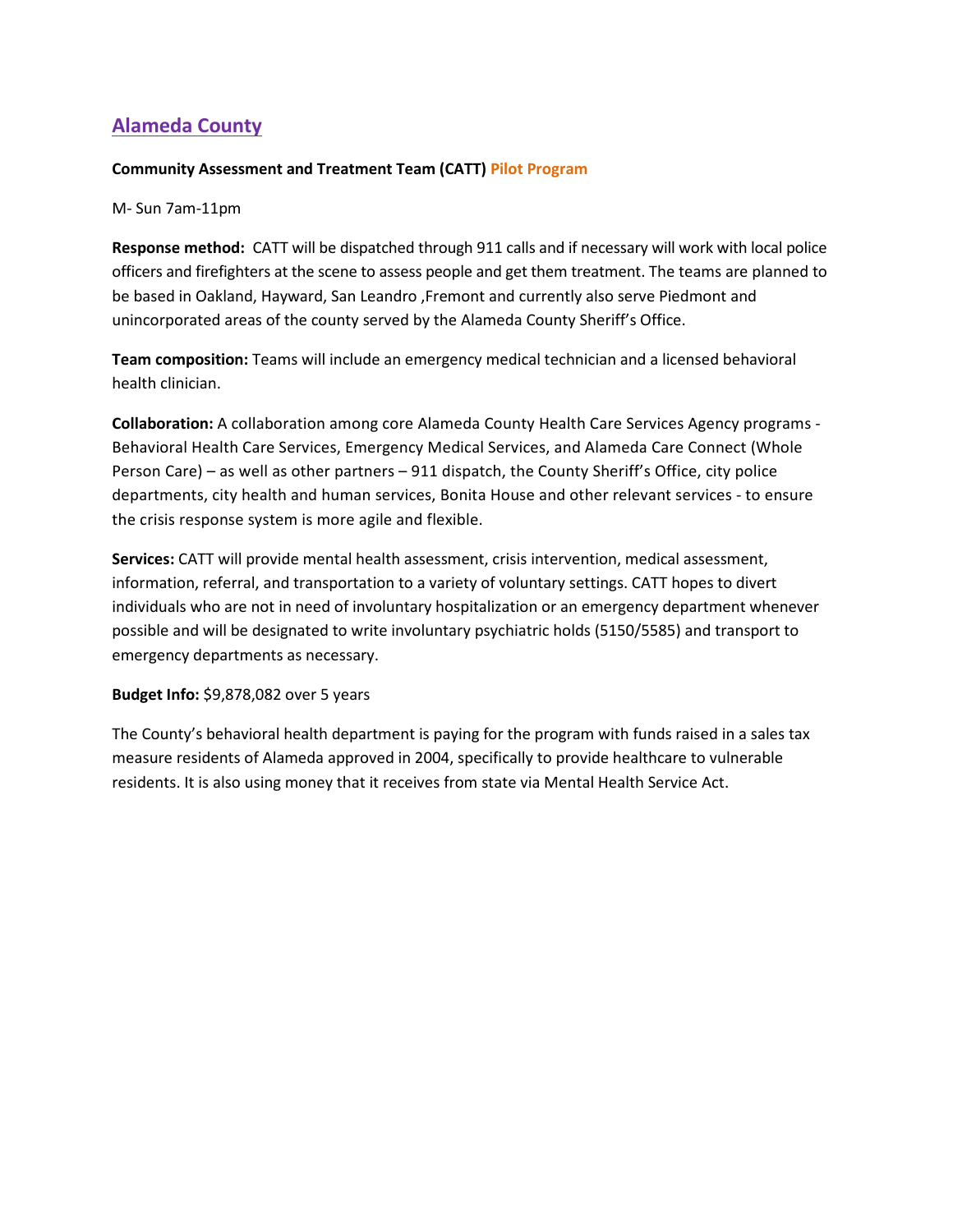# **Marin County**

### **Mobile Crisis Response Team (MCRT)**

1-415-473-6392 1-415-473-3344 TTY M-F 8am-9pm Sat 1pm-9pm After Hours support from Crisis Stabilization Unit : 415-473-6666

**Response method:** MCRT will provide rapid crisis intervention in the field to address and de-escalate, as well as stabilize, an immediate crisis in the least restrictive environment possible.

**Team composition:** MCRT is a team staffed by two Mental Health Clinicians.

**Collaboration:** MCRT works collaboratively with the citizens of Marin County, community based mental health and substance abuse agencies, hospitals and local enforcement to increase the safety of individuals in crisis.

**Services:** Face-to-face crisis counseling and brief supportive interventions • Assessment of the individuals mental health and/or substance abuse needs • When necessary, facilitate transportation to Crisis Stabilization Unit (CSU) \*Formerly known as PES • Coordination of appropriate and available community-based services for on-going treatment and follow-up • Family support services • Available for phone consultation to law enforcement, first responders, community providers, families and other community members

**Expansion:** A state grant has allowed Marin County to add a second mobile team to provide psychiatric crisis intervention, and officials may expand the program more if they can find the funding.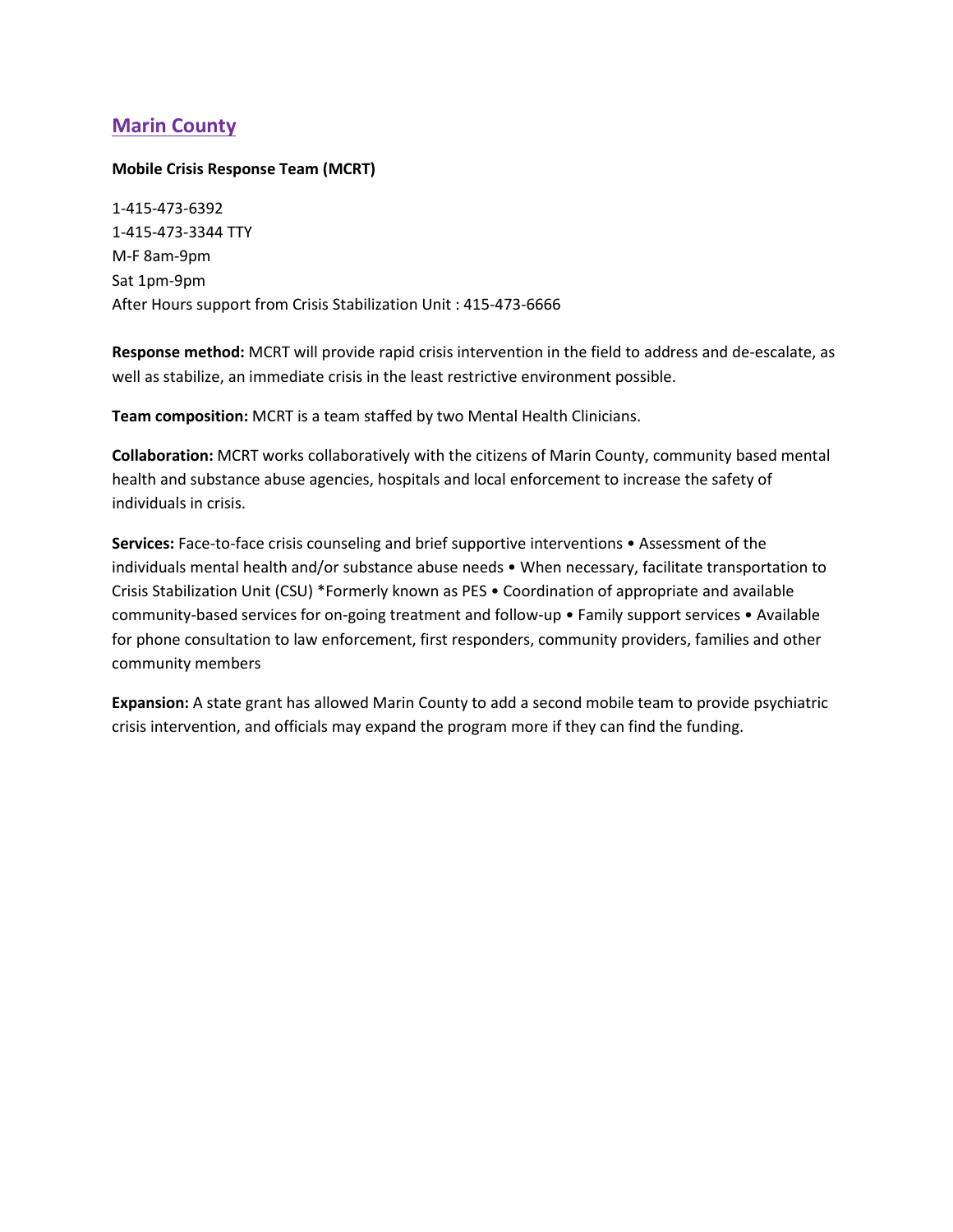# **San Francisco County**

#### **Street Crisis Response Team (SCRT) Pilot Program**

M-F 9am-6pm

**Response method:** The team is dispatched to address calls for service by the 911 call center. Through pairing behavioral health specialists and medical professionals, the Street Crisis Response Team can begin to respond to some of the calls that the SFPD currently answers. The goal of the new program is to provide an appropriate non-law enforcement response to behavioral health emergencies in San Francisco and divert individuals in crisis away from emergency rooms and criminal legal settings into behavioral health treatment.

**Team composition:** Each team includes a community paramedic, a behavioral health clinician, and a behavioral health peer specialist. Plan is to have at least six teams by the end of March 2021, with the goal of enabling the SCRT to operate citywide, 7 days per week and up to 24 hours a day.

**Collaboration:** The SCRT pilot program is collaboration between the San Francisco Department of Public Health and the San Francisco Fire Department with significant support from the Department of Emergency Management. The San Francisco Police Department will also be a key partner in the transition of certain types of 911 calls to the new teams.

**Services:** The SCRT aims to provide trauma-informed clinical interventions and care coordination for people who experience behavioral health crises on the streets of San Francisco.

**Budget:** 17 million over two years for four, three person teams

The approval of a business tax this past November and a windfall funds from 2018's Prop C "homeless tax" helped see the program to fruition.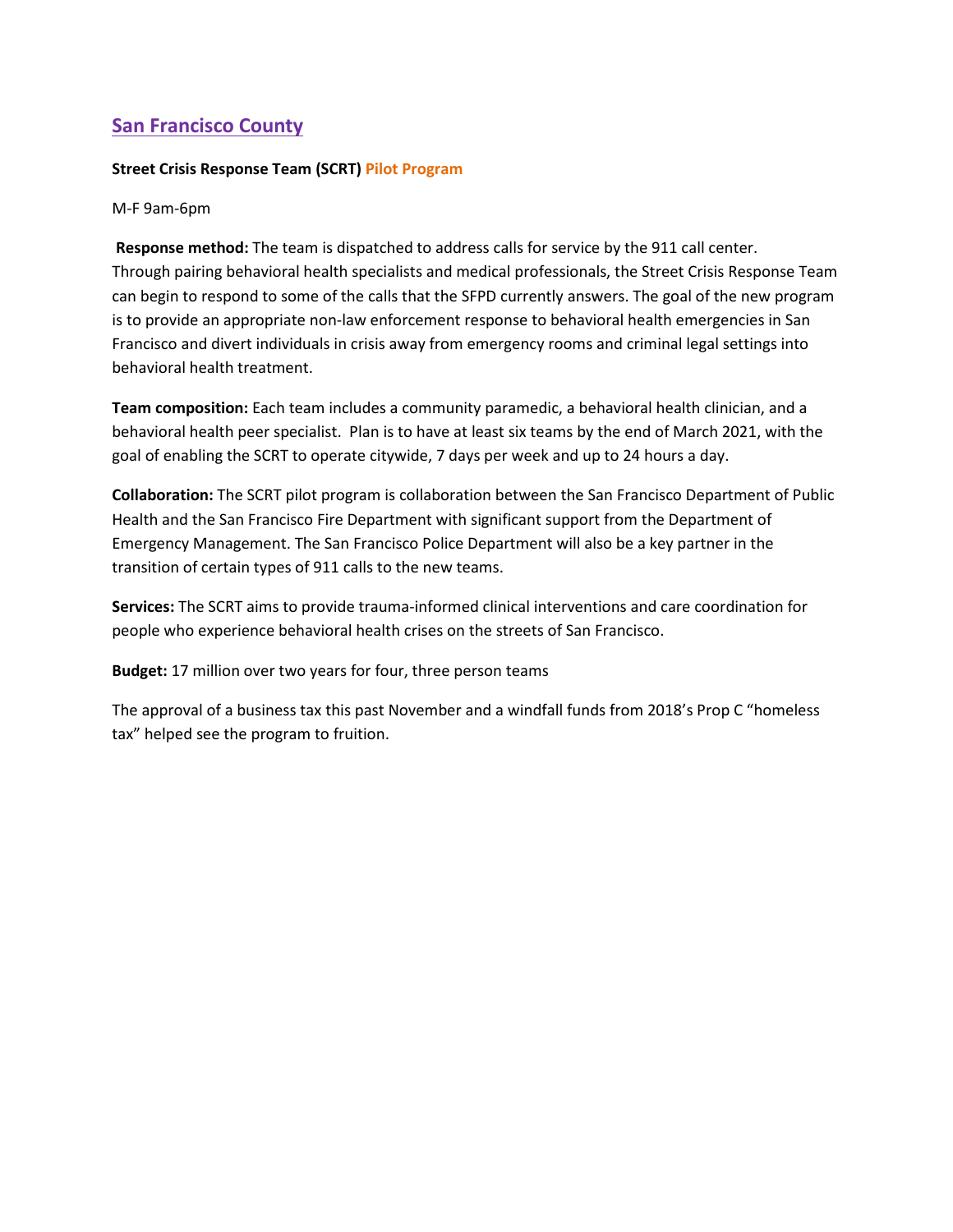# **Santa Clara County**

### **Mobile Crisis Response Teams**

1-800-704-0900 M-F 8am to 8pm Clinician available 24/7 to assess and connect the caller to appropriate services

**Response method:** Mobile Crisis Response Teams screen and assess crisis situations over the phone and intervene wherever the crisis is occurring. These teams respond to individuals in crisis that exhibit mental health symptoms, may be suicidal or at-risk and need and evaluation for psychiatric hospitalization.

**Team composition:** Teams are made up of licensed clinicians and therapists with training and expertise in crisis response.

**Collaboration:** Mobile Crisis Response Teams work closely with law enforcement, crisis hotlines, the community and family members.

**Services:** Services provided include crisis screening, intervention, de-escalation services, and connect or refer people to community resources.

**Language**: Over 200 Languages are available through Language Service Line.

# **City of San Jose**

### **SJPD Mobile Crisis Response Team Pilot Program**

**Response method:** Officers in the program are dressed in a special uniform; receive additional mental health training and de-escalation training. They respond to calls with the county's Mobile Crisis Response Team.

**Team composition:** Team consists of two SJ police officers, one sergeant, and a clinician from the Santa Clara County Department of Behavioral Health.

**Collaboration:** San Jose PD in collaboration with Santa Clara Department of Behavioral Health.

**Services:** Responding to in-progress calls with officers, clinicians will help de-escalate and resolve emergencies, minimizing police intervention. Clinicians are able to provide crisis assessment, verbal deescalation, crisis intervention as well as linkages to behavioral health services. The team of officers and clinicians will also conduct home visits through county referrals, identify people frequently in mental health crises, and connect them with services.

**Budget:** 750,000 for one year. Funded through 2018 Department of Justice Grant.

Plan to have a full-time unit by beginning of March. Plan to hire eight officers for the unit.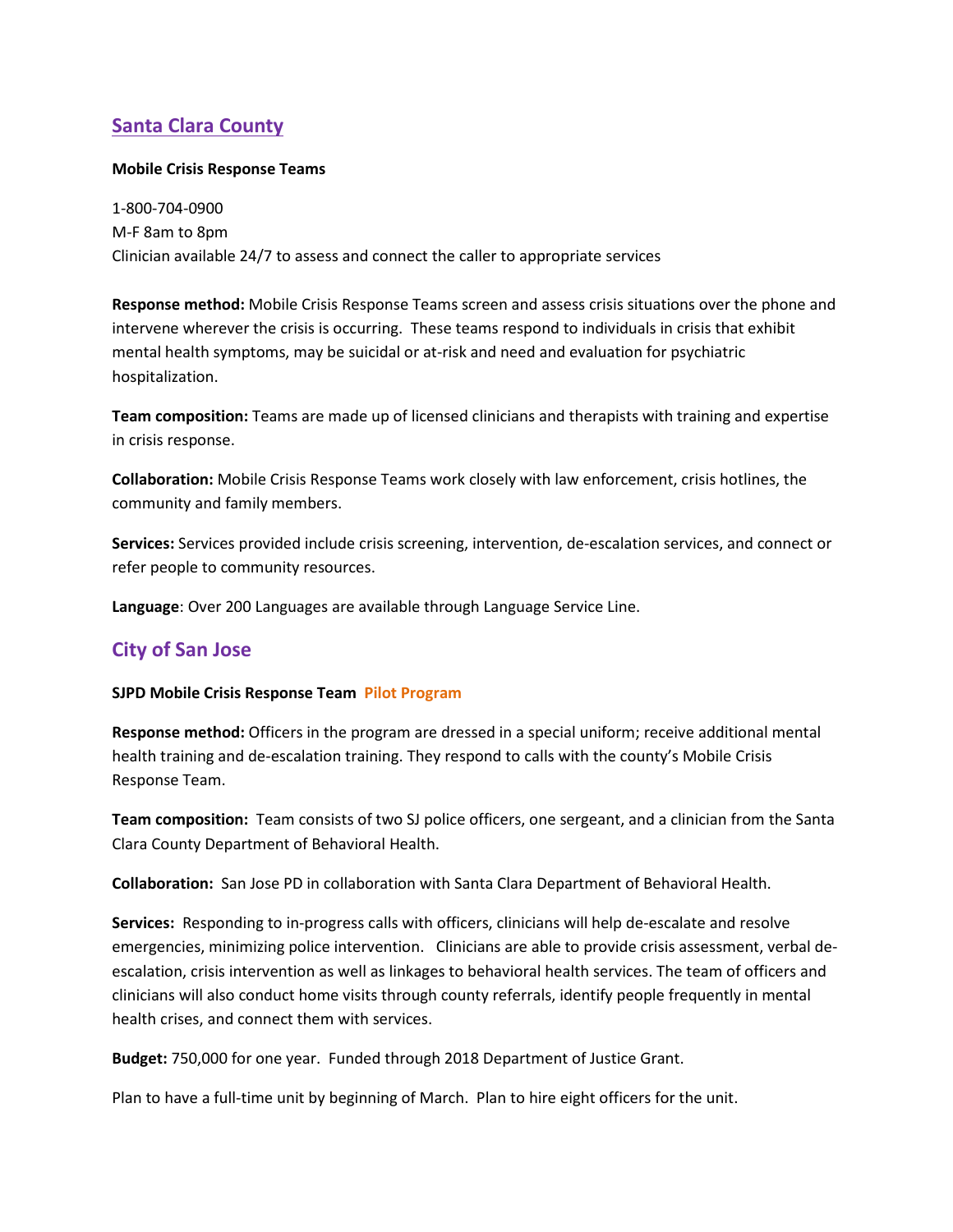# **Eugene Oregon**

### **Crisis Assistance Helping Out on the Streets**

Eugene police non-emergency dispatch: 541-682-5111

### **Available 24/7**

**Response method:** CAHOOTS (Crisis Assistance Helping Out On The Streets) is a mobile crisis intervention program providing free, confidential services in the Eugene and Springfield area 24 hours a day, 7 days a week. Free response is available for a broad range of non-criminal crises, including homelessness, intoxication, disorientation, substance abuse and mental illness problems, and dispute resolution.

**Team composition:** The program mobilizes two-person teams consisting of a medic (a nurse, paramedic, or EMT) and a crisis worker who has substantial training and experience in the mental health field.

**Collaboration:** CAHOOTS is a collaboration between local police and a community service called the White Bird Clinic.

**Services:** CAHOOTS offers a broad range of services, including but not limited to: • Crisis Counseling • Suicide Prevention, Assessment, and Intervention • Conflict Resolution and Mediation • Grief and Loss • Substance Use and Abuse • Housing Crises • First Aid and Non-Emergency Medical Care • Resource Connection and Referrals • Transportation to Services

**Budget:** Eugene and Springfield: 2.1 million/year

The CAHOOTS program budget is about \$2.1 million annually, while the combined annual budgets for the Eugene and Springfield police departments are \$90 million. In 2017, the CAHOOTS teams answered 17% of the Eugene Police Department's overall call volume. The program saves the city of Eugene an estimated \$8.5 million in public safety spending annually.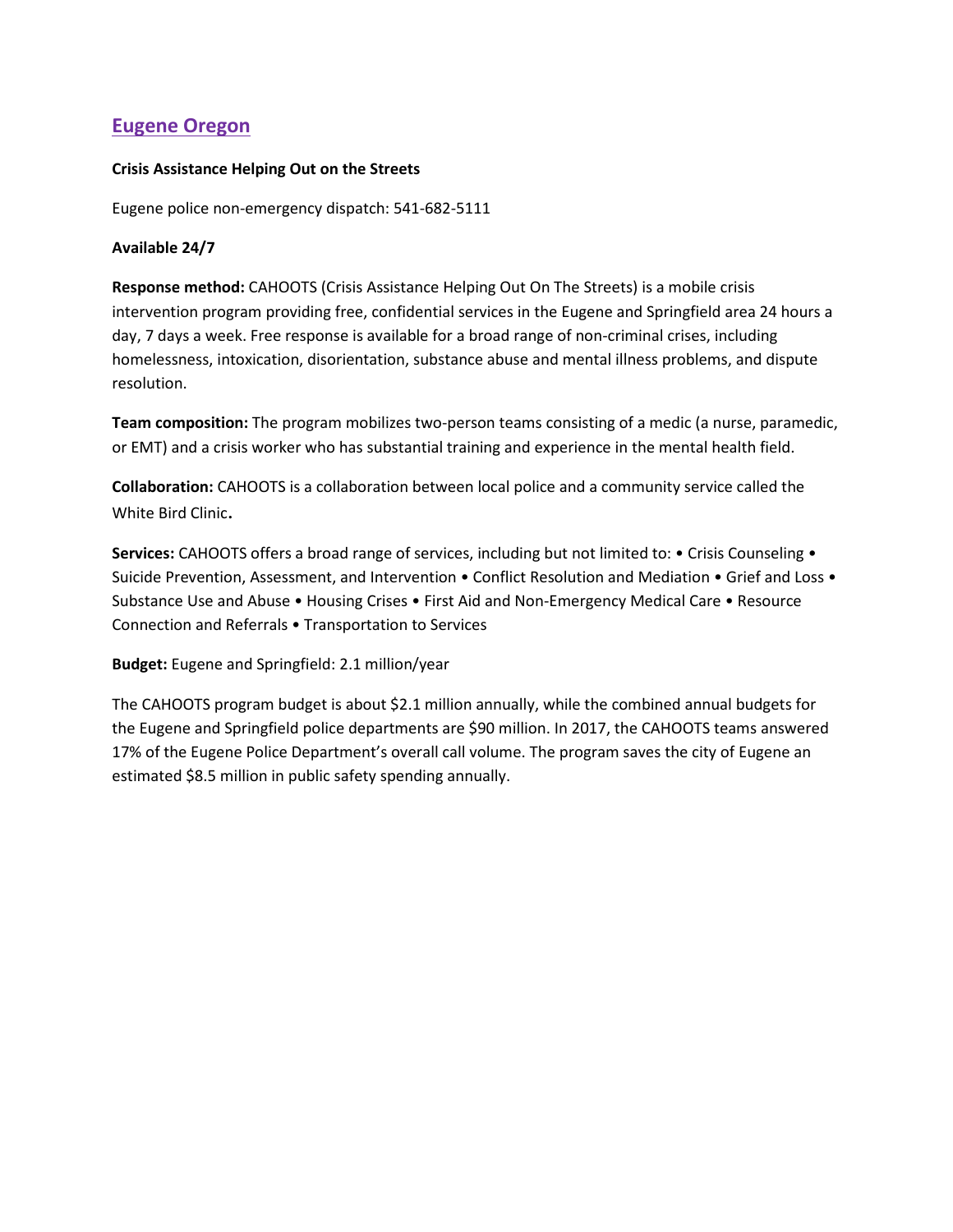# **Training and Curriculum**

# **Dublin: Community Task Force on Equity Diversity, and Inclusion**

### **Additional Questions:**

- What are the expectations for continuing and ongoing education and training? What are the results?
- Is additional training/education: valued, tracked, compensated, recognized?
- How many officers have earned formal education beyond Post training (AA, AS, BA, BS)? Is education sponsored?
- What, if any, in-service trainings are mandatory for current officers?
- What are the training evaluation tools, compliance, monitoring, results analysis?
- Would like to see a job description for an officer for the Dublin Police Services. Does DPS set higher standards than the statewide minimum standards?
- Following the demand for social justice across the country, what actions have the DPS taken?
- What is the Dublin Police Services philosophy regarding Community Policing? How is it defined, how is it formalized within the department?

### **Possible additional topics/areas for training (in-service training)?**

- Interpersonal and communication skills
- Bias awareness
- Scenario-based, situational decision making
- Crisis intervention
- Procedural justice and impartial policing
- Trauma and victim services
- Mental health issues
- Analytical research and technology
- Languages and cultural responsiveness
- Community Relations
- Police Ethics and Leadership
- Understanding Culture and Race
- Understanding Racism
- Leadership and Integrity
- Community Policing
- Policing America

### **Notes/Best Practices:**

- Community policing combines elements of traditional and professional policing with an emphasis on community partnerships, prevention and collaborative problem solving to reduce crime, the fear of crime, and improve the quality of life. – Sir Robert Peel
- Based on the work of our Task Force, I would like to see the Dublin Police Services "reimagine" their services by conducting a systematic review and assessment that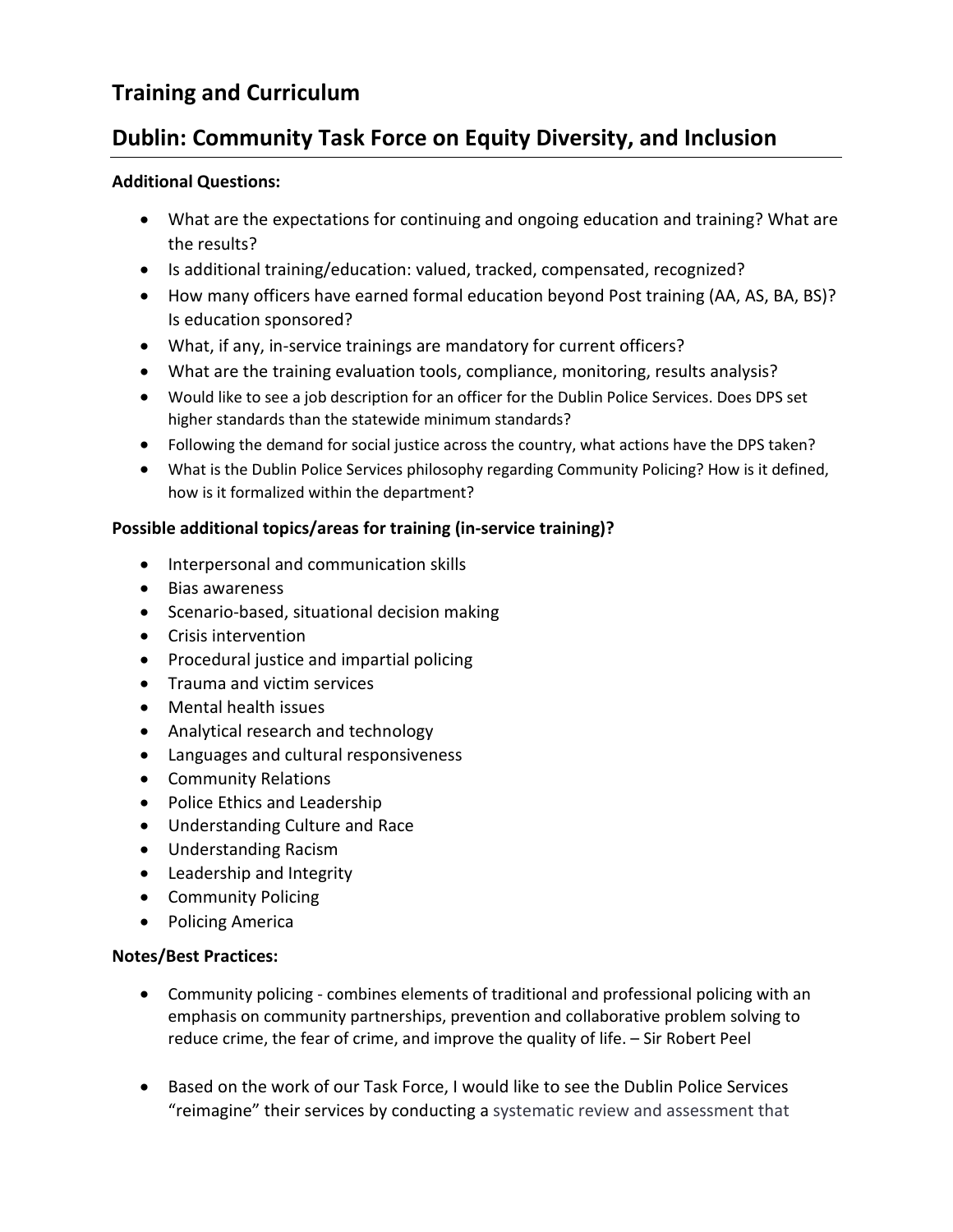demands reflection on systemic injustice that compels innovative and creative solutions to emerge and implemented.

- Evaluate existing models and implement an alternative to law enforcement response system for crisis intervention and wraparound health and human services delivery
- Better align available resources with emergency response needs by establishing a pilot program for non-emergency calls
- Identify new curriculum, redesign and implement a culturally-responsive training program that incorporates de-escalation and mental health components into a comprehensive response for law enforcement
- Develop a program to promote and support holistic officer wellness
- Create listening opportunities with the community.
- Conduct community surveys on attitudes toward policing, and publish the results.
- Define the terms of civilian oversight to meet the community's needs.
- Call on the state Peace Officer Standards and Training (POST) Commission to implement training at all levels to ensure fair and impartial policing.
- Require higher education for law enforcement officers

### **The Role of Higher Education in Law Enforcement (LE) Hiring**

- Most state & local LE agencies (81.5%) require only a high school diploma to be hired as an officer
- 81% of state & local LE academies do not have a minimum educational requirement that includes a college degree.
- California's minimum educational requirement for LE officers is a high school diploma, G.E.D. or other high school equivalency test.
- Although not typically required for LE employment, a college degree can make a difference when seeking promotion.1

*1. Gardiner, C. (2017). Policing around the nation: Education, philosophy, and practice. California State University, The Center for Public Policy.*

- *2. Final Report of the President's Task Force on 21st Century Policing, May 2015*
- *3. CA Government Code sec. 1031*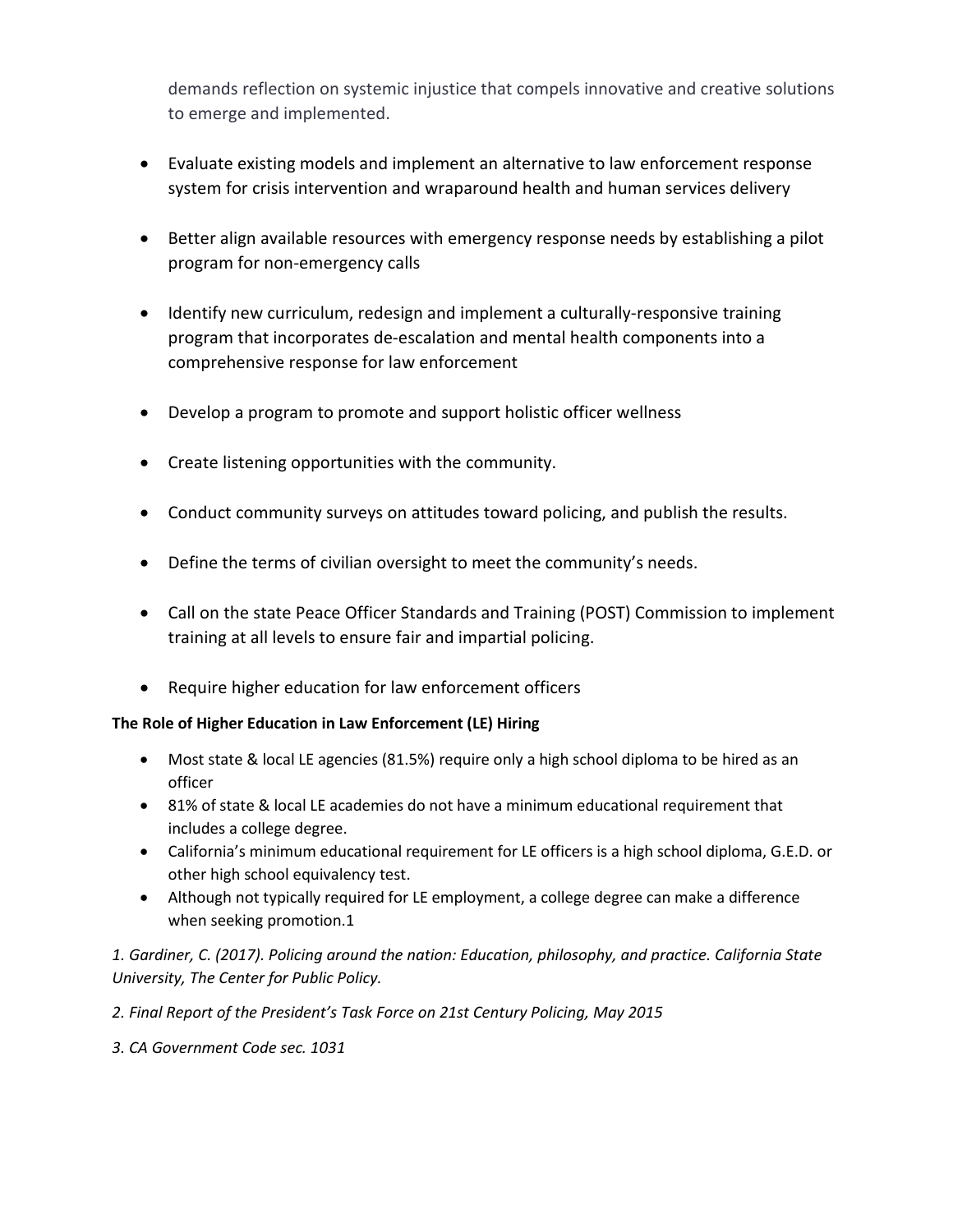### **Regular Basic Course**

For all city police officers, county sheriff deputies, and most other peace officer categories, the Regular Basic Course is the minimum entry-level training requirement. For all city police officers, county sheriff deputies, and most other peace officer categories, the Regular Basic Course is the minimum entry-level training requirement.

The Regular Basic Course (academy) is the entry-level training requirement for many California peace officers, as specified in Commission [Regulation 1005.](https://govt.westlaw.com/calregs/Document/I911816DDFC464FC6ADEFD780622C16CB?viewType=FullText&originationContext=documenttoc&transitionType=CategoryPageItem&contextData=(sc.Default)) 40 POST-certified [basic training](https://post.ca.gov/basic-training-academies)  [academies,](https://post.ca.gov/basic-training-academies) not POST, present the academy in both the Standard and Modular Formats. Those interested in obtaining academy-specific information on entry requirements, costs, and course schedules should contact the academies directly.

### **Course Formats**

The Standard Format of the Regular Basic Course is delivered in a one-part instructional sequence with a minimum requirement of 664 hours. There are two presentation styles: Intensive and Extended. The Intensive Format is a full-time academy that typically meets Monday - Friday, 8:00 a.m. - 5:00 p.m. The Extended Format is a part-time or weekend academy that meets evenings and weekends.

[The Modular Format of the Regular Basic Course](https://post.ca.gov/reserve-peace-officer-program-rpop) is delivered in a three-part instructional sequence that concurrently provides a reserve training program since the three modules coincide with the training requirements for the three levels of California reserve peace officers. The minimum requirement is 730 hours, allowing necessary redundancy of instruction in critical skill areas due to the three-part sequence that can be taken over an extended period of time.

### **Curriculum**

The [Regular Basic Course](https://post.ca.gov/regular-basic-course-training-specifications) curriculum is divided into 41 individual topics, called Learning Domains. The Learning Domains contain the minimum required foundational information for given subjects, which are detailed in the [Training and Testing Specifications for Peace Officer](https://post.ca.gov/training-and-testing-specifications-for-peace-officer-basic-courses)  [Basic Courses.](https://post.ca.gov/training-and-testing-specifications-for-peace-officer-basic-courses) The training and testing specifications for a particular domain may also include information on required instructional activities and testing requirements.

### **Student Workbooks**

Student workbooks are important sources of text-based information for the Regular Basic Course. These workbooks introduce each topic and contain self-assessment questions, chapter objectives, workbook learning activities, terminology and definitions. The Regular Basic Course Student Workbooks may be ordered [online.](https://docstore.fedex.com/post_ca)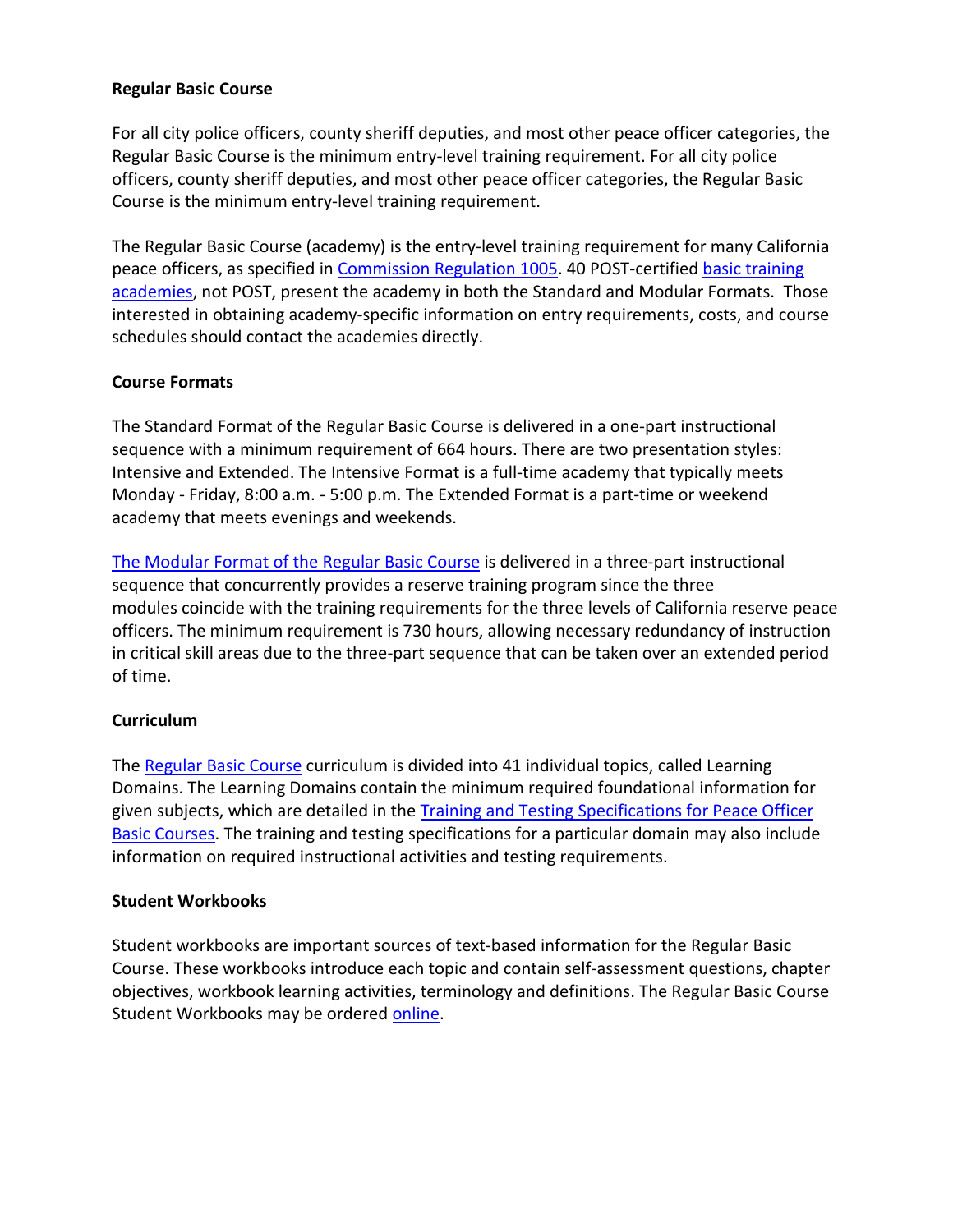### **Student Preparedness**

The Regular Basic Course prepares each student by providing hands-on experience, including weapons training, role-play scenarios, patrol procedures, emergency vehicle operations, and arrest and control techniques. The student must pass comprehensive, exercise, scenario, and physical abilities tests, to demonstrate readiness for entry into a department's standardized [Field Training / Police Training Program.](https://post.ca.gov/field-training--police-training) Specific minimum training and testing requirements for the Regular Basic Course can be found in **Commission Procedure D-1**. Academies provide requirements in addition to POST's and prospective students should contact the academies directly with any questions related to academy-specific requirements.

Individuals applying for a peace officer position in California are required to meet several statewide minimum standards for employment. These standards include:

- No felony convictions
- A fingerprint and criminal history check
- Meeting the citizenship requirement (Included are provisions for permanent resident aliens. See [citizenship requirements FAQs.](https://post.ca.gov/Peace-Officer-Citizenship-Requirements-FAQs) )
- A background investigation indicating the individual is of good moral character
- Minimum age of 18 years
- Minimum education of United States high school graduation or passage of GED or other approved equivalency test
- A medical and psychological suitability evaluation
- An employment interview
- A [reading and writing ability test](https://post.ca.gov/LE-Entry-Level-Test-Battery-Applicant-FAQs)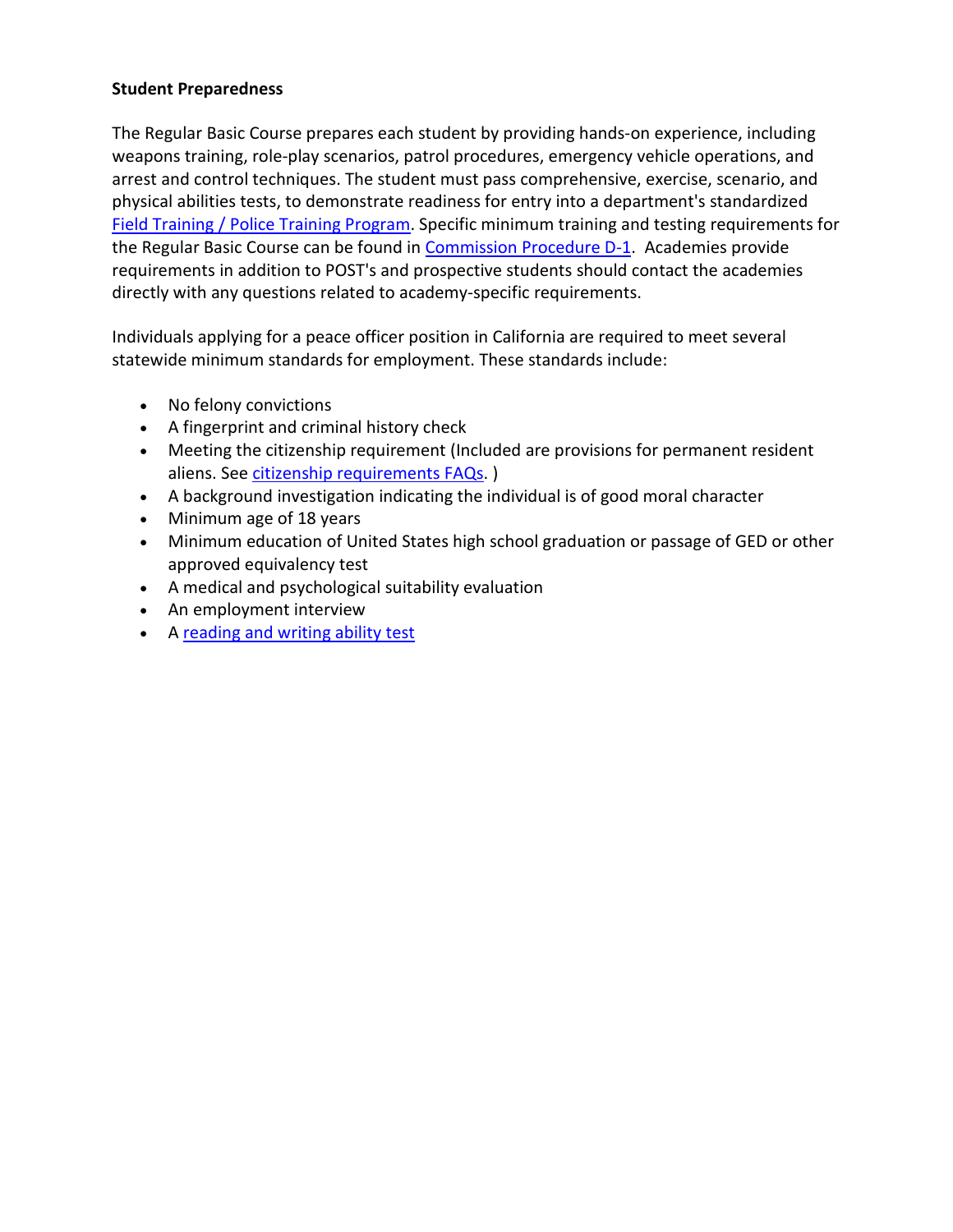#### MINIMUM CONTENT AND HOURLY REQUIREMENTS **REGULAR BASIC COURSE (RBC) MODULAR FORMAT - MODULE I**

October 1, 2020

| <b>DOMAIN</b> | <b>DOMAIN DESCRIPTION</b>                                                                                                 | <b>MINIMUM</b> |
|---------------|---------------------------------------------------------------------------------------------------------------------------|----------------|
| <b>NUMBER</b> |                                                                                                                           | <b>HOURS</b>   |
| 04            | Victimology/Crisis Intervention                                                                                           | 6 hours        |
| 09            | Crimes Against Children                                                                                                   | 4 hours        |
| 10            | <b>Sex Crimes</b>                                                                                                         | 4 hours        |
| 11            | Juvenile Law and Procedures                                                                                               | 3 hours        |
| 12            | <b>Controlled Substances</b>                                                                                              | 12 hours       |
| 13            | <b>ABC</b> Law                                                                                                            | 2 hours        |
| 18            | Investigative Report Writing                                                                                              | 20 hours       |
| 19            | Vehicle Operations                                                                                                        | 40 hours       |
| 20            | Use of Force/Deescalation                                                                                                 | 4 hours        |
| 21            | Patrol Techniques                                                                                                         | 12 hours       |
| 22            | Vehicle Pullovers                                                                                                         | 14 hours       |
| 23            | Crimes in Progress                                                                                                        | 18 hours       |
| 24            | Handling Disputes/Crowd Control                                                                                           | 8 hours        |
| 25            | Domestic Violence                                                                                                         | 10 hours       |
| 26            | Critical Incidents                                                                                                        | 8 hours        |
| 27            | <b>Missing Persons</b>                                                                                                    | 4 hours        |
| 28            | Traffic Enforcement                                                                                                       | 16 hours       |
| 29            | <b>Traffic Collision Investigations</b>                                                                                   | 12 hours       |
| 30            | Crime Scenes, Evidence, and Forensics                                                                                     | 6 hours        |
| 32            | Lifetime Fitness                                                                                                          | 44 hours       |
| 33            | <b>Arrest and Control</b>                                                                                                 | 32 hours       |
| 35            | Firearms/Chemical Agents                                                                                                  | 12 hours       |
| 37            | People with Disabilities                                                                                                  | 15 hours       |
| 38            | <b>Gang Awareness</b>                                                                                                     | 2 hours        |
| 40            | Weapons Violations                                                                                                        | 4 hours        |
| 43            | <b>Terrorism Awareness</b>                                                                                                | 4 hours        |
|               | Minimum Instructional Hours                                                                                               | 316 hours      |
|               | The minimum number of hours allocated to testing in the Level I Module are                                                |                |
|               | shown below. <sup>1</sup>                                                                                                 |                |
|               | Additional instructional and testing hours for POST-required content                                                      | 16 hours       |
| <b>TESTS</b>  |                                                                                                                           | <b>HOURS</b>   |
|               | Scenario Tests - (40 hours test administration; 18 hours scenario demonstration)<br>(LDs 1,4,7,20,21,22,23,25,30, and 37) | 58 hours       |
|               | POST-Constructed Comprehensive Module I Test                                                                              | 4 hours        |
|               |                                                                                                                           |                |
|               | <b>Total Minimum Required Hours</b>                                                                                       | 394 hours      |

<sup>1</sup> Time required for exercise testing, instructional activities, and the Work Sample Test Battery is included in instructional hours.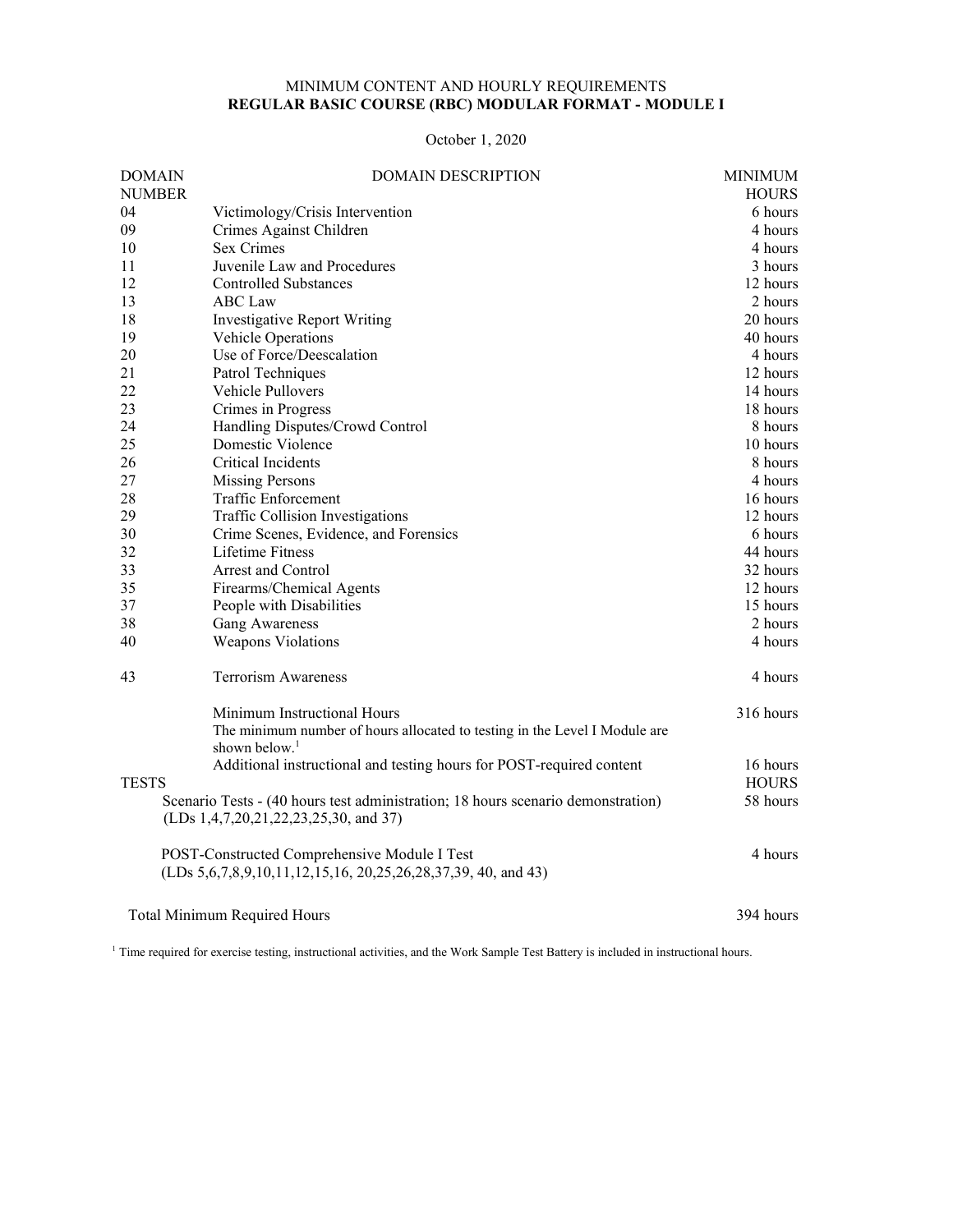#### MINIMUM CONTENT AND HOURLY REQUIREMENTS **REGULAR BASIC COURSE (RBC) - MODULAR FORMAT - MODULE II**

### April 1, 2020

| <b>DOMAIN</b>                       | <b>DOMAIN DESCRIPTION</b>                                             | <b>MINIMUM</b> |
|-------------------------------------|-----------------------------------------------------------------------|----------------|
| <b>NUMBER</b>                       |                                                                       | <b>HOURS</b>   |
| 03                                  | Principled Policing in the Community                                  | 20 hours       |
| 06                                  | Property Crimes                                                       | 6 hours        |
| 07                                  | Crimes Against Persons/Death Investigation                            | 6 hours        |
| 08                                  | <b>General Criminal Statutes</b>                                      | 2 hours        |
| 15                                  | Laws of Arrest                                                        | 7 hours        |
| 16                                  | Search and Seizure                                                    | 8 hours        |
| 17                                  | Presentation of Evidence                                              | 4 hours        |
| 18                                  | Investigative Report Writing                                          | 20 hours       |
| 20                                  | Use of Force/De-escalation                                            | 6 hours        |
| 21                                  | Patrol Techniques                                                     | 6 hours        |
| 22                                  | Vehicle Pullovers                                                     | 6 hours        |
| 23                                  | Crimes in Progress                                                    | 10 hours       |
| 30                                  | Crime Scenes, Evidence, and Forensics                                 | 4 hours        |
| 33                                  | Arrest and Control                                                    | 16 hours       |
| 35                                  | Firearms/Chemical Agents                                              | 44 hours       |
| 39                                  | Crimes Against the Justice System                                     | 4 hours        |
| 42                                  | Cultural Diversity/Discrimination                                     | 15 hours       |
|                                     | Minimum Instructional Hours                                           | 184 hours      |
|                                     | The minimum number of hours allocated to testing in the Module II are |                |
|                                     | shown below. $1$                                                      |                |
|                                     | Additional instructional and testing hours for POST-required content  | 2 hours        |
| <b>TESTS</b>                        |                                                                       | <b>HOURS</b>   |
|                                     | POST-Constructed Comprehensive Module II Test                         | 3 hours        |
|                                     | (LDs 5, 6, 7, 8, 15, 16, 20, and 39)                                  |                |
| <b>Total Minimum Required Hours</b> | 189 hours                                                             |                |

<sup>1</sup> Time required for exercise testing and instructional activities is included in instructional hours.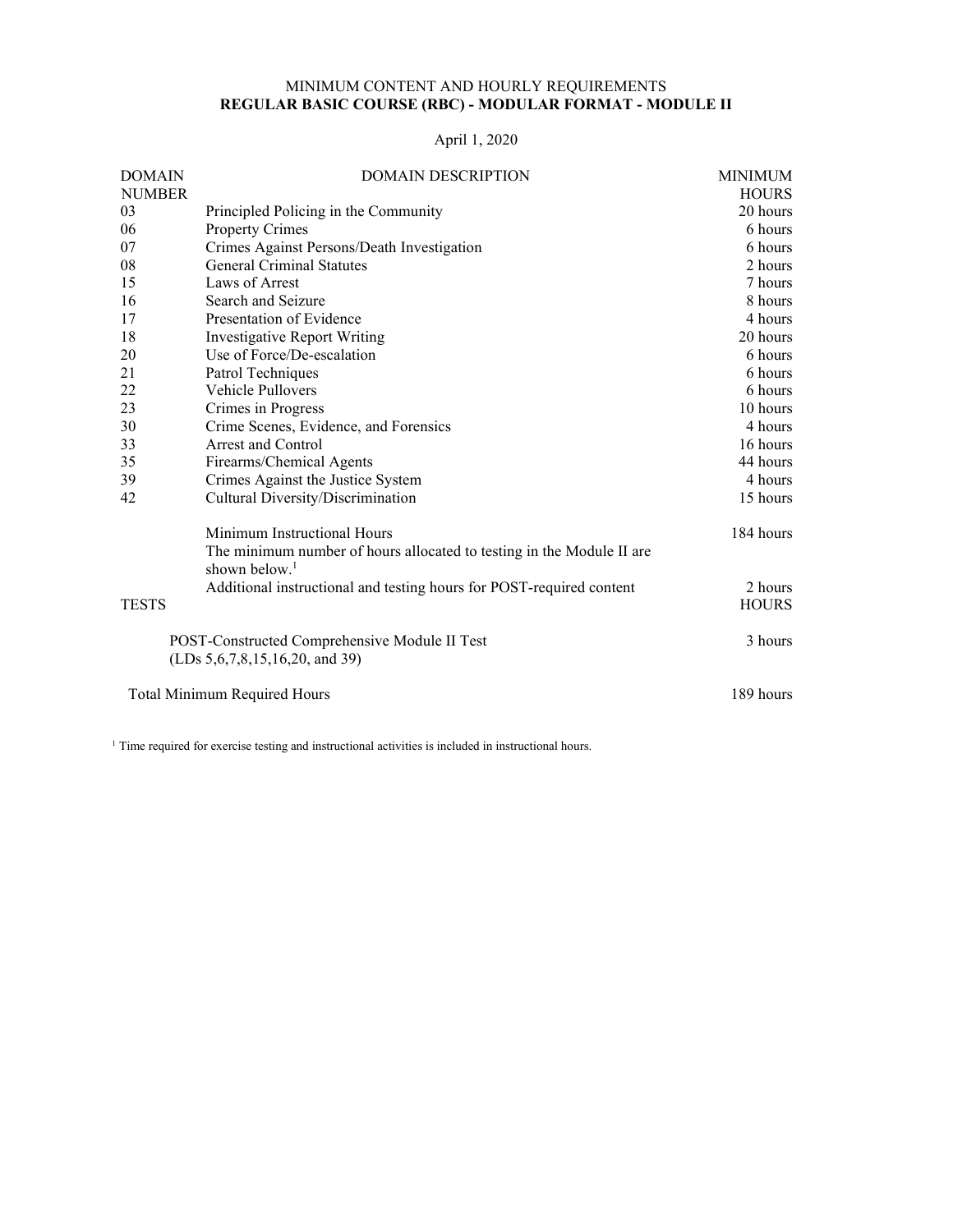#### MINIMUM CONTENT AND HOURLY REQUIREMENTS **REGULAR BASIC COURSE (RBC) MODULAR FORMAT- MODULE III**

### April 1, 2020

| <b>DOMAIN</b>                            | <b>DOMAIN DESCRIPTION</b>                                                           |              |  |  |  |  |
|------------------------------------------|-------------------------------------------------------------------------------------|--------------|--|--|--|--|
| <b>NUMBER</b>                            |                                                                                     |              |  |  |  |  |
| 01                                       | Leadership, Professionalism & Ethics                                                | 8 hours      |  |  |  |  |
| 02                                       | Criminal Justice System                                                             |              |  |  |  |  |
| 03                                       | Principled Policing in the Community                                                | 6 hours      |  |  |  |  |
| 05                                       | Introduction to Criminal Law                                                        | 4 hours      |  |  |  |  |
| 15                                       | Laws of Arrest                                                                      | 5 hours      |  |  |  |  |
| 16                                       | Search and Seizure                                                                  | 4 hours      |  |  |  |  |
| 17                                       | Presentation of Evidence                                                            | 2 hours      |  |  |  |  |
| 18                                       | <b>Investigative Report Writing</b>                                                 | 8 hours      |  |  |  |  |
| 19                                       | Vehicle Operations                                                                  | 8 hours      |  |  |  |  |
| 20                                       | Use of Force/De-escalation                                                          | 9 hours      |  |  |  |  |
| 28                                       | <b>Traffic Enforcement</b>                                                          | 2 hours      |  |  |  |  |
| 30                                       | Crime Scenes, Evidence, and Forensics                                               | 2 hours      |  |  |  |  |
| 31                                       | Custody                                                                             | 2 hours      |  |  |  |  |
| 33                                       | <b>Arrest and Control</b>                                                           | 24 hours     |  |  |  |  |
| 34                                       | First Aid, CPR, and AED                                                             | 21 hours     |  |  |  |  |
| 35                                       | Firearms/Chemical Agents                                                            | 28 hours     |  |  |  |  |
| 36                                       | <b>Information Systems</b>                                                          | 2 hours      |  |  |  |  |
| 39                                       | Crimes Against the Justice System                                                   | 1 hour       |  |  |  |  |
| 42                                       | Cultural Diversity/Discrimination                                                   | 1 hour       |  |  |  |  |
|                                          | Minimum Instructional Hours                                                         | 139 hours    |  |  |  |  |
| below. <sup>1</sup>                      | The minimum number of hours allocated to testing in the Module III Course are shown |              |  |  |  |  |
|                                          | Additional instructional and testing hours for POST-required content                | 1 hours      |  |  |  |  |
| <b>TESTS</b>                             |                                                                                     | <b>HOURS</b> |  |  |  |  |
|                                          | POST-Constructed Comprehensive Test                                                 |              |  |  |  |  |
| LD <sub>34</sub>                         | 1 hour                                                                              |              |  |  |  |  |
| Module III Test (LDs 5,15,16,20, and 39) | 3 hours                                                                             |              |  |  |  |  |
| <b>Total Minimum Required Hours</b>      |                                                                                     |              |  |  |  |  |

<sup>1</sup> Time required for exercise testing and instructional activities is included in instructional hours.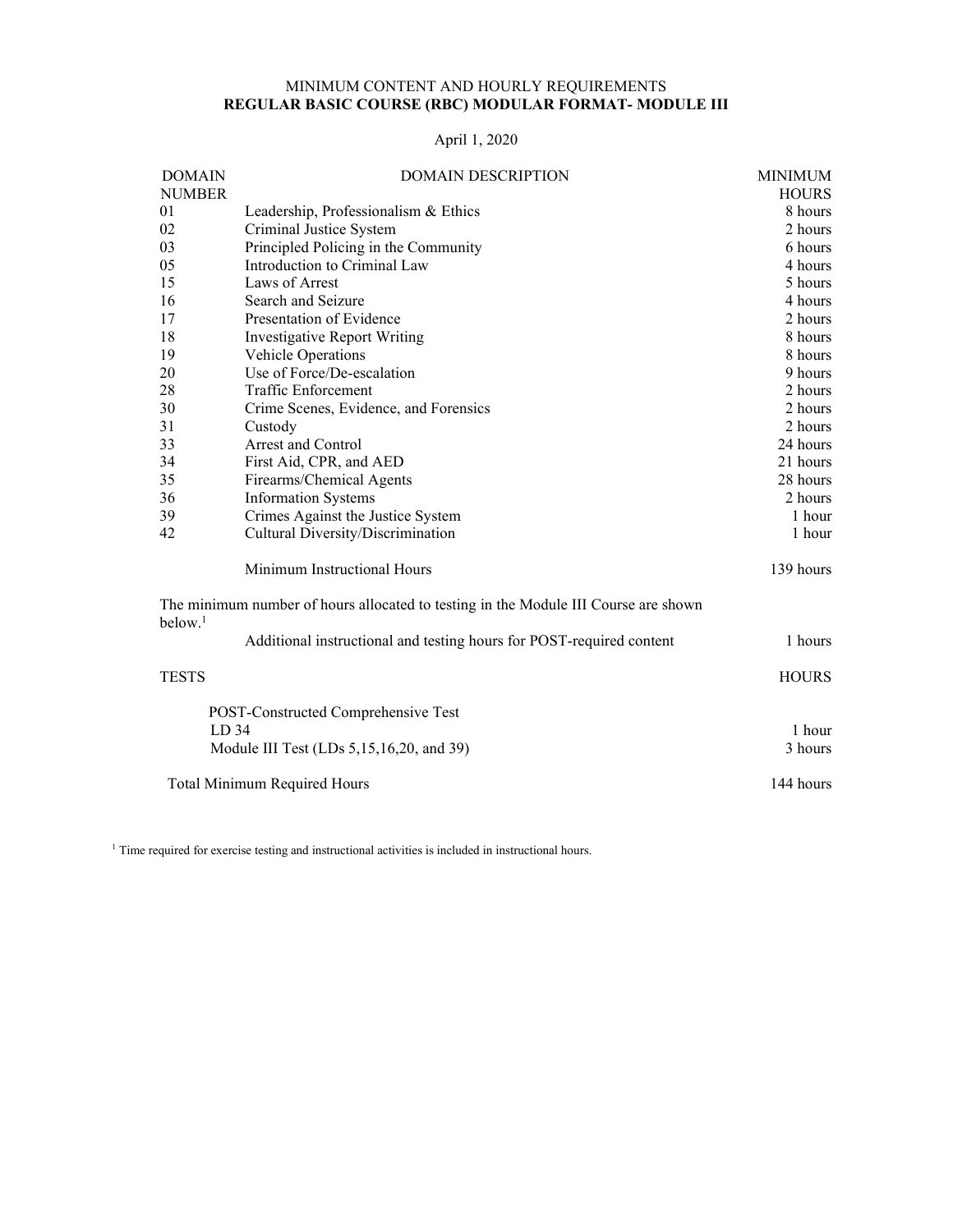#### **TRAINING AND TESTING**

### **SPECIFICATIONS FOR LEARNING DOMAIN #20**

# **USE OF FORCE/DEESCALATION**

#### **October 1, 2020**

### I. LEARNING NEED

Peace officers must recognize that they have the authority to use objectively reasonable force to effect an arrest, to prevent escape, or to overcome resistance as authorized by the California Penal Code. For their safety, and for the safety and well-being of fellow officers, it is critical that peace officers know the laws governing the use of force.

#### LEARNING OBJECTIVES

- A. Discuss objectively reasonable force as stated by law
- B. Discuss the components of the Fourth Amendment standard for determining objective reasonableness as determined by the U.S. Supreme Court
- C. Explain the legal framework establishing a peace officer's authority during a legal arrest, including:
	- 1. A subject's requirement to submit to arrest without resistance
	- 2. Peace officer's authority to use objectively reasonable force during a detention or arrest
- D. Identify the circumstances set forth in the California Penal Code when a peace officer has the authority to use force
- E. Discuss the level of authority agency policies have regarding the use of force by a peace officer

#### II. LEARNING NEED

Peace officers must understand how the principles of deescalation can enhance contacts with the public and may result in improved decision-making, reduction in situational intensity, and opportunities for outcomes with greater voluntary compliance.

- A. Define deescalation
	- 1. Deescalation is the process of using strategies and techniques intended to decrease the intensity of the situation
	- 2. Recognize common misconceptions and benefits of deescalation
	- 3. Understand the history of deescalation
- B. Recognize the four core concepts of deescalation, to include: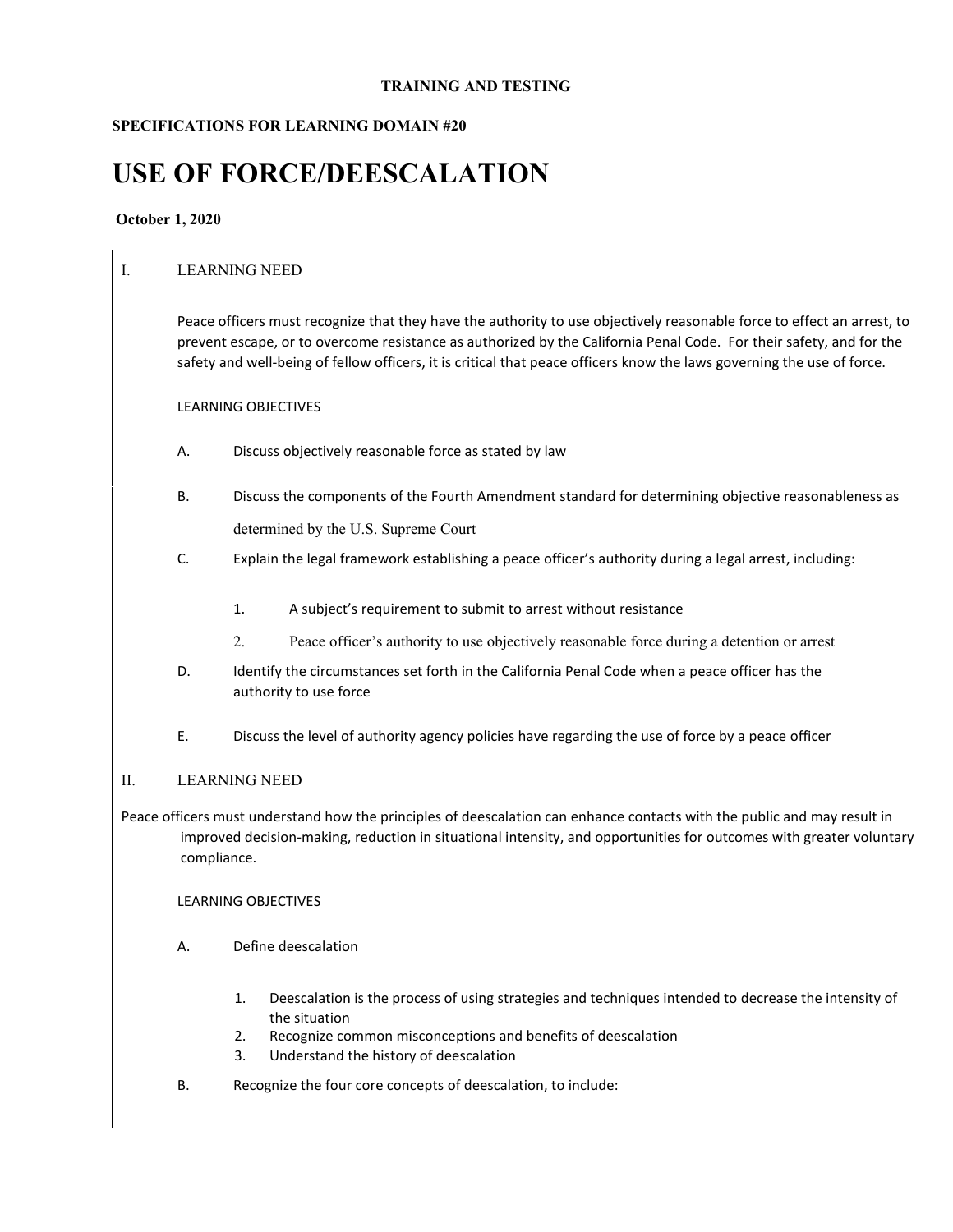- 1. Self-control
- 2. Effective communication
- 3. Scene assessment and management
- 4. Force options
- C. Understand the components of a Critical Decision-making Model including:
	- 1. Collect information
	- 2. Assess situation, threats, and risks
	- 3. Law and policy
	- 4. Plan
	- 5. Act, review, and reassess
- D. Recognize how tactical methods that use time, distance, cover, and concealment assist in deescalation
- E. Recognize how strategic communication may enhance deescalation

#### III. LEARNING NEED

Peace officers must recognize that they have a range of force options available to them. However, in all cases the use of force must be objectively reasonable compared to the threat, resistance, and other circumstances known to the officer at the time the force was used.

#### LEARNING OBJECTIVES

- A. Define the term "force option"
- B. Identify that the objective of using force is to overcome resistance to gain control of an individual and the situation
- C. Recognize force options and the amount of force peace officers may use based on the subject's resistance
- D. Explain the importance of training and ongoing practice when responding to potentially dangerous situations that may require the use of force
- E. Discuss the importance of effective communication when using force

#### IV. LEARNING NEED

Peace officers must fully comprehend their authority, responsibility, and liability regarding the use of deadly force as authorized by law.

- A. Identify the legal standard for the use of deadly force
- B. Identify the factors required to establish sufficiency of fear for the use of deadly force
- C. Recognize facts an officer should consider when determining whether or not to use deadly force
- D. Discuss the role of agency policies regarding the use of deadly force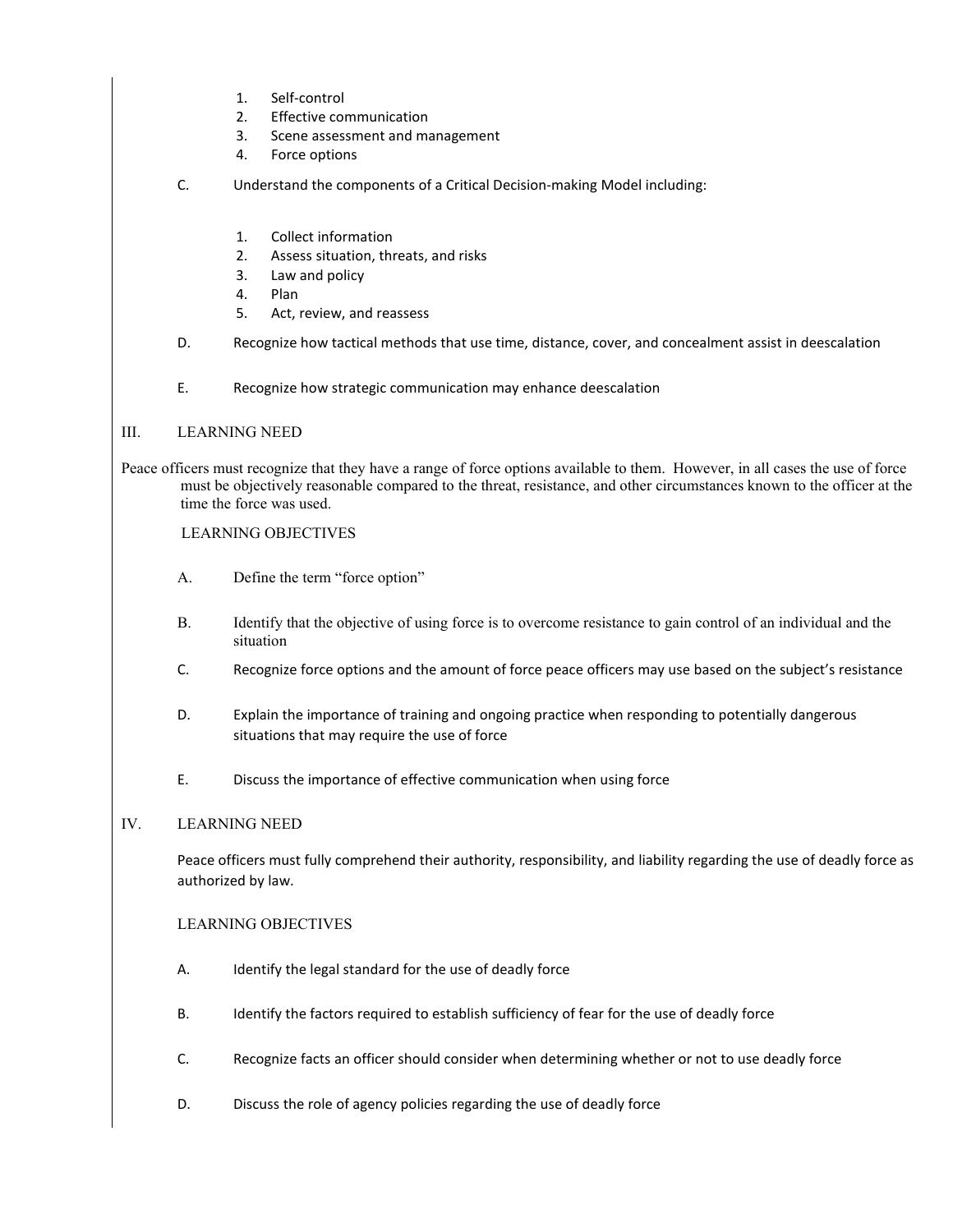E. Recognize the law regarding justifiable homicide by a peace officer and the circumstances under which the homicide is considered justifiable

#### V. LEARNING NEED

When a force option has been employed, peace officers' reports must include the critical information to ensure that the chronology, specifics of the events, and the people involved are properly documented.

#### LEARNING OBJECTIVES

- A. Describe why complete documentation of the use of force is critical to the peace officer and the peace officer's agency, to include:
	- 1. Justification for using force
	- 2. Relevant factors and detail
	- 3. Deescalation strategies and techniques utilized
- B. Supervisor responsibilities
	- 1. Use of force review and analysis
- C. State required reporting

#### VI. LEARNING NEED

Peace officers must be ready to, and capable of, safely taking control of a dangerous situation.

#### LEARNING OBJECTIVES

- A. Discuss factors that can affect a peace officer's response when threatened with danger, to include:
	- 1. Fear
		- a. Reasonable
		- b. Unreasonable
	- 2. Anger
	- 3. Indecision and hesitation
- B. Give examples of acceptable techniques for managing anger
- C. Describe the benefits of ongoing physical and mental training for peace officers involving the use of force

#### VII. LEARNING NEED

Peace officers must recognize the consequences of using unreasonable force, and their legal and ethical responsibilities to intervene if the force being used by another peace officer is inappropriate or unlawful.

- A. Explain the legal and administrative consequences associated with the use of unreasonable force
- B. Explain an agency's potential liability associated with the use of unreasonable force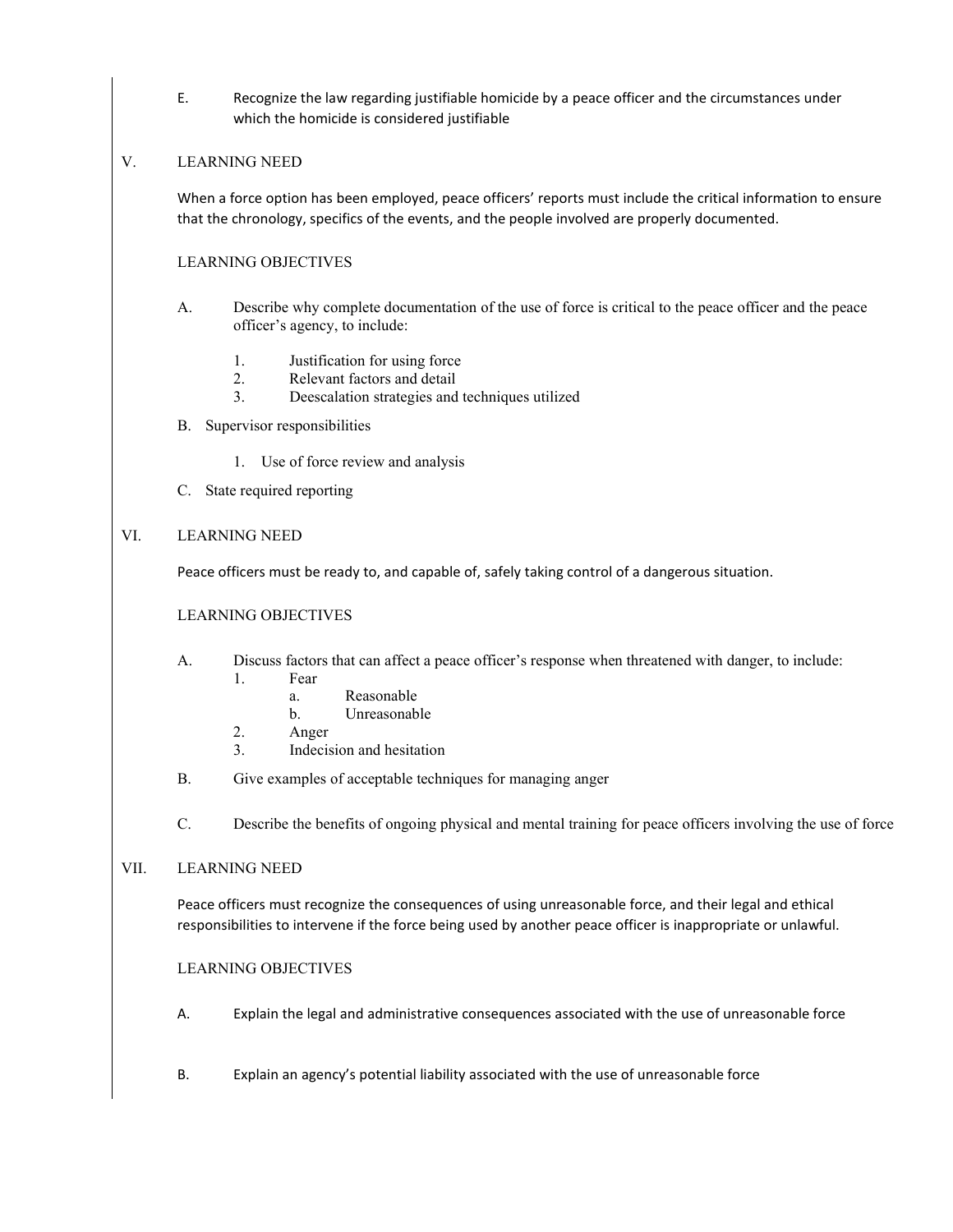- C. Explain the consequences of an officer's failure to intervene when unreasonable force is used by another peace officer
- D. Discuss immediate and delayed intervention techniques
- E. Discuss factors that may inhibit a peace officer from intervening in a situation where a fellow officer may be applying unreasonable force

#### VIII. REQUIRED TESTS

The student is required to demonstrate proficiency in the following competencies:

- 1. Use of Force The ability to distinguish and apply objectively reasonable force options in given circumstances.
- 2. Problem Solving/Decision-Making Analyzing situations and implementing plans to solve problems in a timely manner. Using verbal or physical skills to determine the appropriate resolution to a situation.
- 3. Legal Authority/Individual Rights The identification of laws and constitutional rights governing consensual encounters, detentions, and arrests.
- 4. Officer Safety The demonstration of situational and tactical awareness and appropriate response.
- 5. Communication– The use of effective verbal and non-verbal skills to convey intended meaning and establish understanding.
- 6. Ethics Using accepted principles of conduct that govern decisions and actions based on professional values and expectations.
- 7. Stress Tolerance and Emotional Regulation maintaining self-control and making timely, rational decisions in stressful situations.

Presenters must use the POST-developed Scenario Test and the POST Scenario Competency Evaluation and Grading Test Forms or presenter-developed forms approved by POST, which minimally include the performance dimensions used for this scenario test.

### IX. REQUIRED LEARNING ACTIVITIES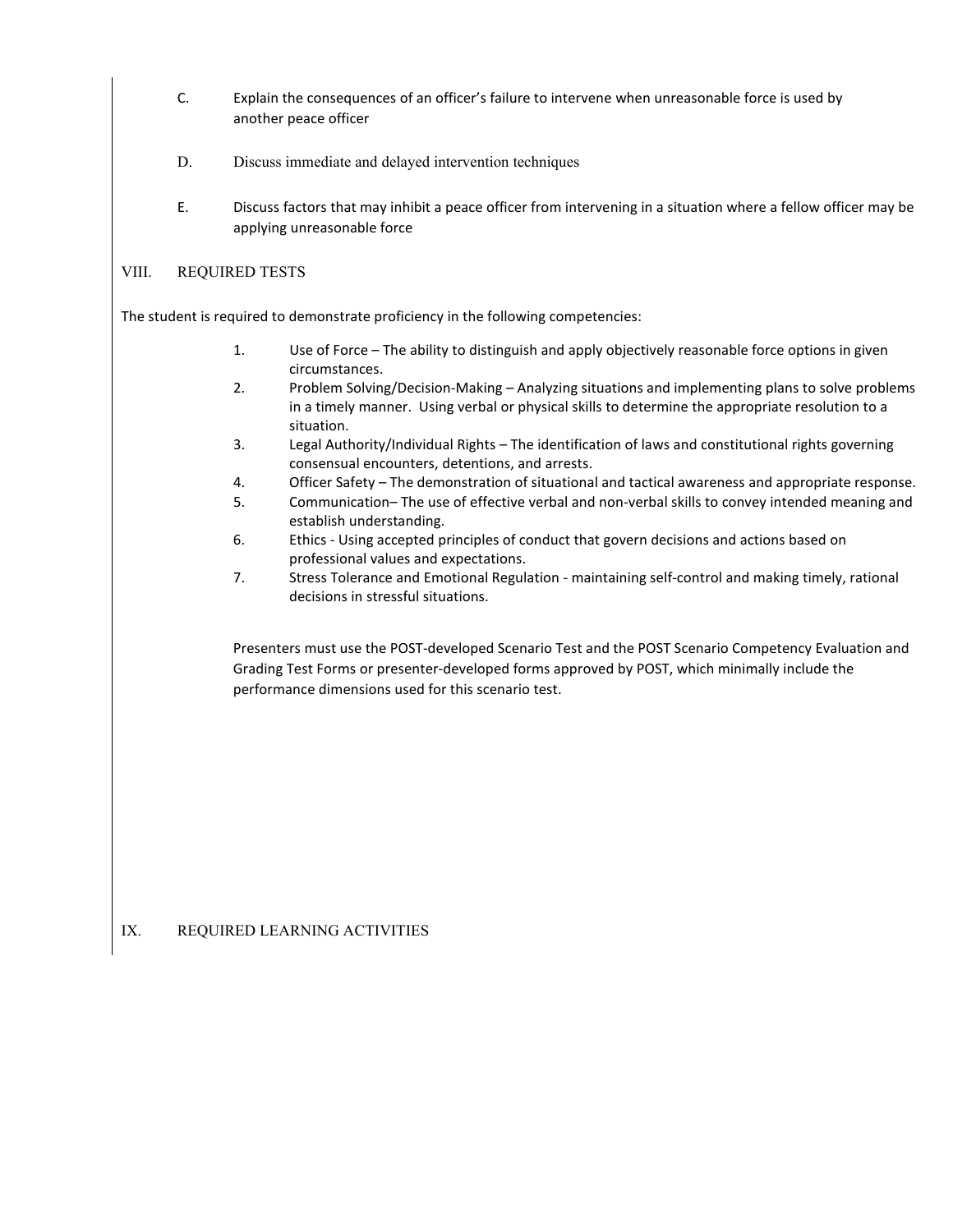- A. The student will participate in one or more learning activities from the POST-developed *Instructor's Guide to Learning Activities for Leadership, Ethics and Community Policing (December 2005)* or other comparable sources regarding use of force. At a minimum, each activity, or combination of activities must address the following topics:
	- 1. Exercise of leadership in the application of objectively reasonable force
	- 2. Impact of ethical decision-making on the selection of appropriate force options
	- 3. Evaluation of the effectiveness of force option choices
	- 4. Consequences for the use of unreasonable force on the officer, community perception and public trust
- B. The student will participate in a learning activity that will include a use of force scenario that will include simulations of low-frequency, high-risk situations and calls for service, shoot-or-don't shoot situations, and real time force option decision making.

#### X. HOURLY REQUIREMENTS

Students shall be provided with a minimum number of instructional hours on the use of force.

XI. ORIGINATION DATE

January 1, 2001

XII. REVISION DATE

January 1, 2004 January 19, 2007 July 1, 2012 April 1, 2020 September 15, 2004 July 1, 2008 August 1, 2015 October 1, 2020<br>July 1, 2005 July 1, 2009 February 1, 2017

February 1, 2017

January 1, 2002 January 1, 2006 July 1, 2010 February 15, 2017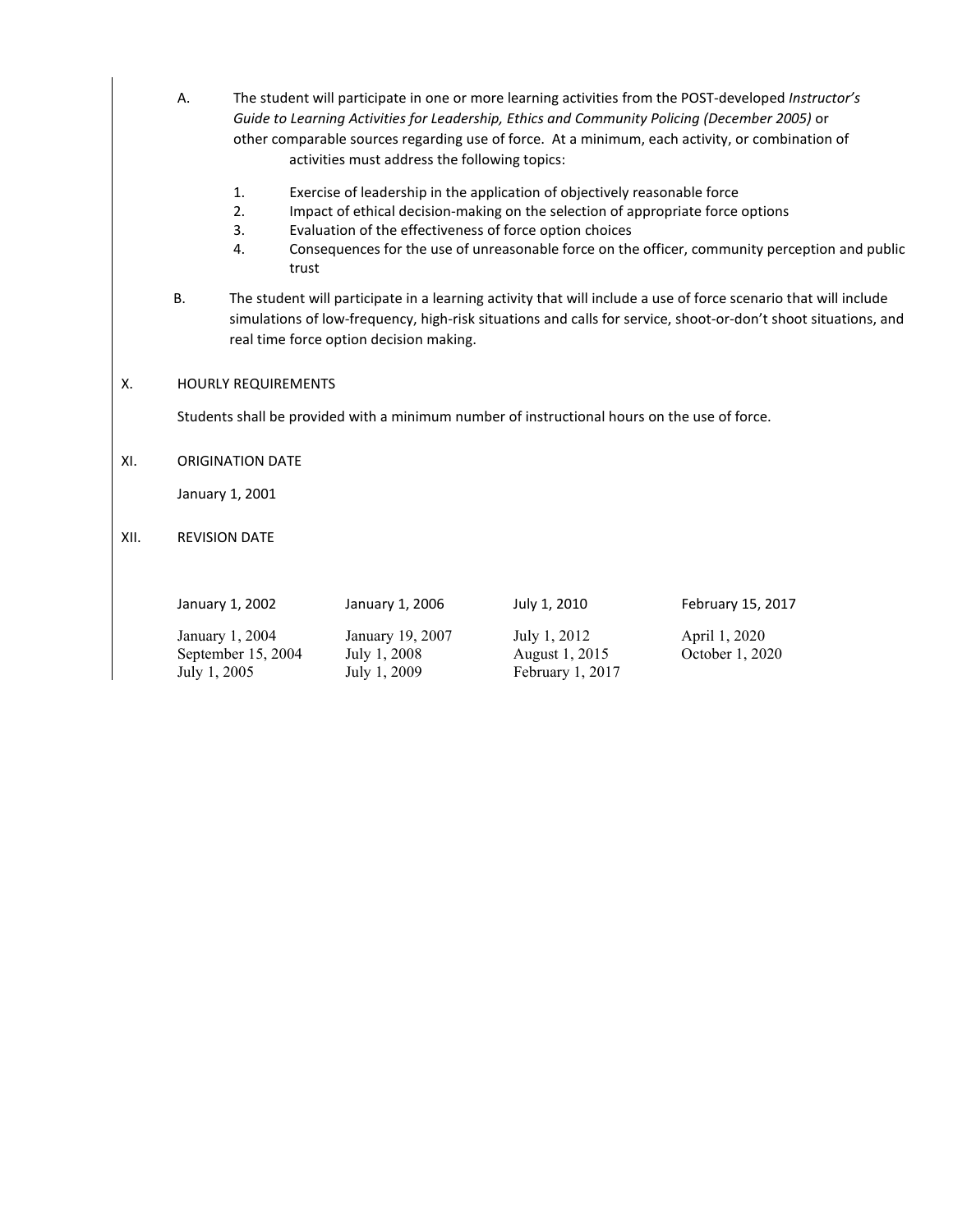#### **TRAINING AND TESTING**

#### SPECIFICATIONS FOR LEARNING DOMAIN #42

# **CULTURAL DIVERSITY/DISCRIMINATION**

#### October 1, 2020

#### I. LEARNING NEED

Peace officers need to recognize and respect the complexities of cultural diversity to develop skills necessary for identifying and responding to California's changing communities.

#### LEARNING OBJECTIVES

- A. Define the terms:
	- 1. Culture
	- 2. Cultural diversity
- B. Describe personal, professional, and organizational benefits of valuing diversity within the community and law enforcement organizations
- C. Explain the historical and current cultural composition of California

#### II. LEARNING NEED

Peace officers need to become aware of stereotyping that could lead to prejudicial viewpoints and unlawful acts of discrimination.

- A. Define the term stereotype
- B. Discuss the dangers of relying on stereotypes to form judgments or to determine actions
- C. Define the term prejudice
- D. Define the term discrimination
- E. Define the term racial profiling, including the:
	- 1. Conceptual definition
	- 2. Legal definition
- F. Discuss the legal considerations peace officers should take into account related to racial profiling, including: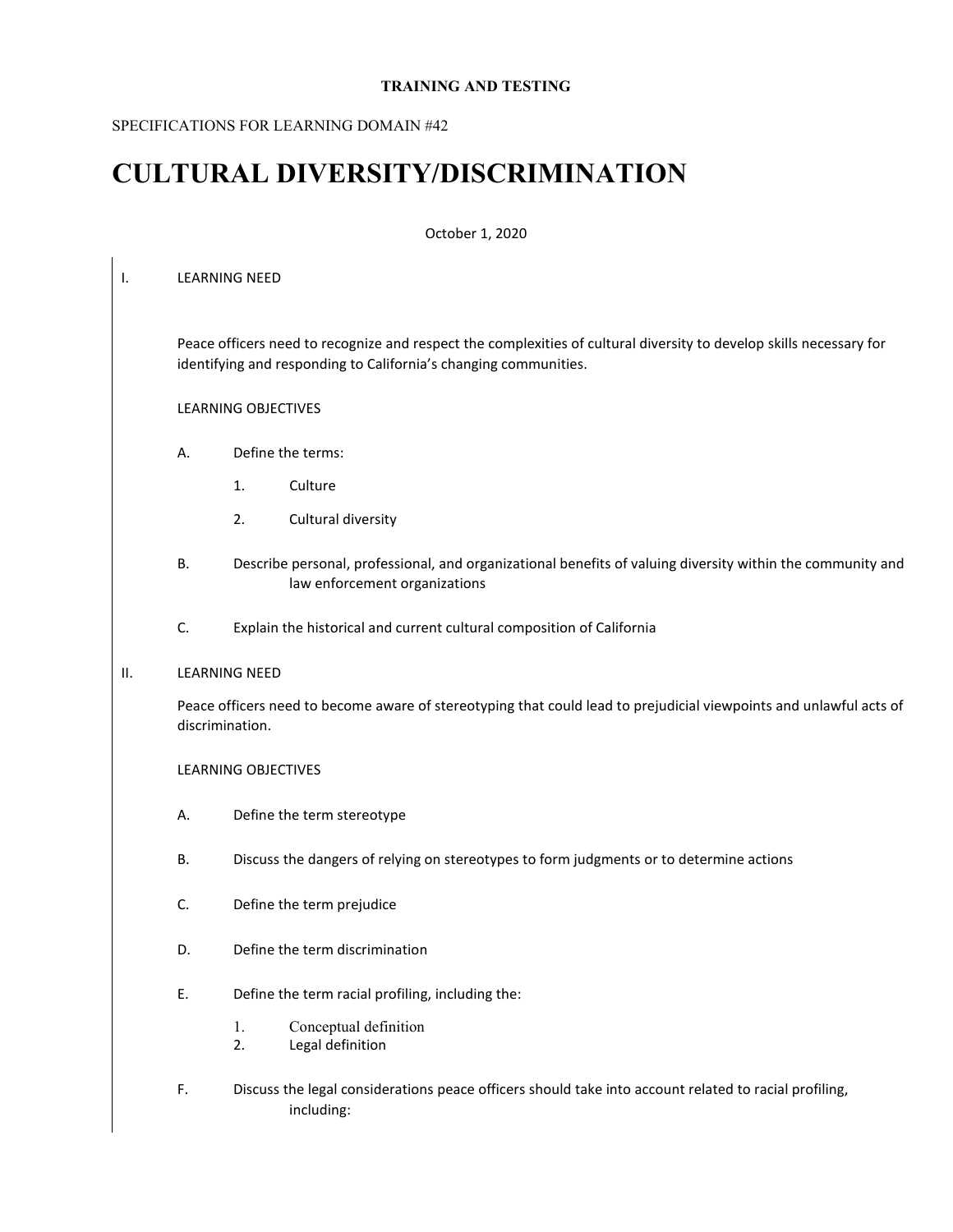- 1. California Penal Code Section 13519.4
- 2. Fourth Amendment
- 3. Fourteenth Amendment
- 4. Current case law
- 5. Criminal profiling vs. racial profiling
- G. Discuss the impact of racial profiling on the:
	- 1. Individual citizens
	- 2. Community
	- 3. Officer
	- 4. Criminal justice system
- H. Discuss landmark events in the evolution of civil and human rights
- I. Define key indices peace officers should recognize and respect that make up evolving culture among a community
- J. Discuss the obligations of peace officers in preventing, reporting, and responding to discriminatory or biased practices by fellow officers
- III. LEARNING NEED

Peace officers must recognize that one of the most reliable strategies for successful contacts with individuals from differing cultural, racial, or ethnic backgrounds is to treat all individuals and groups with dignity and respect.

- A Explain strategies for effective communication within a diverse community, including:
	- 1. Verbal communication
	- 2. Active listening
	- 3. Nonverbal communication
- B. Describe positive officer behaviors during contacts with members of a cross-cultural community
- C. Discuss articles of faith that can be interpreted as a weapon, including:
	- 1. Identification of the article
	- 2. Proper handling of and respect for the article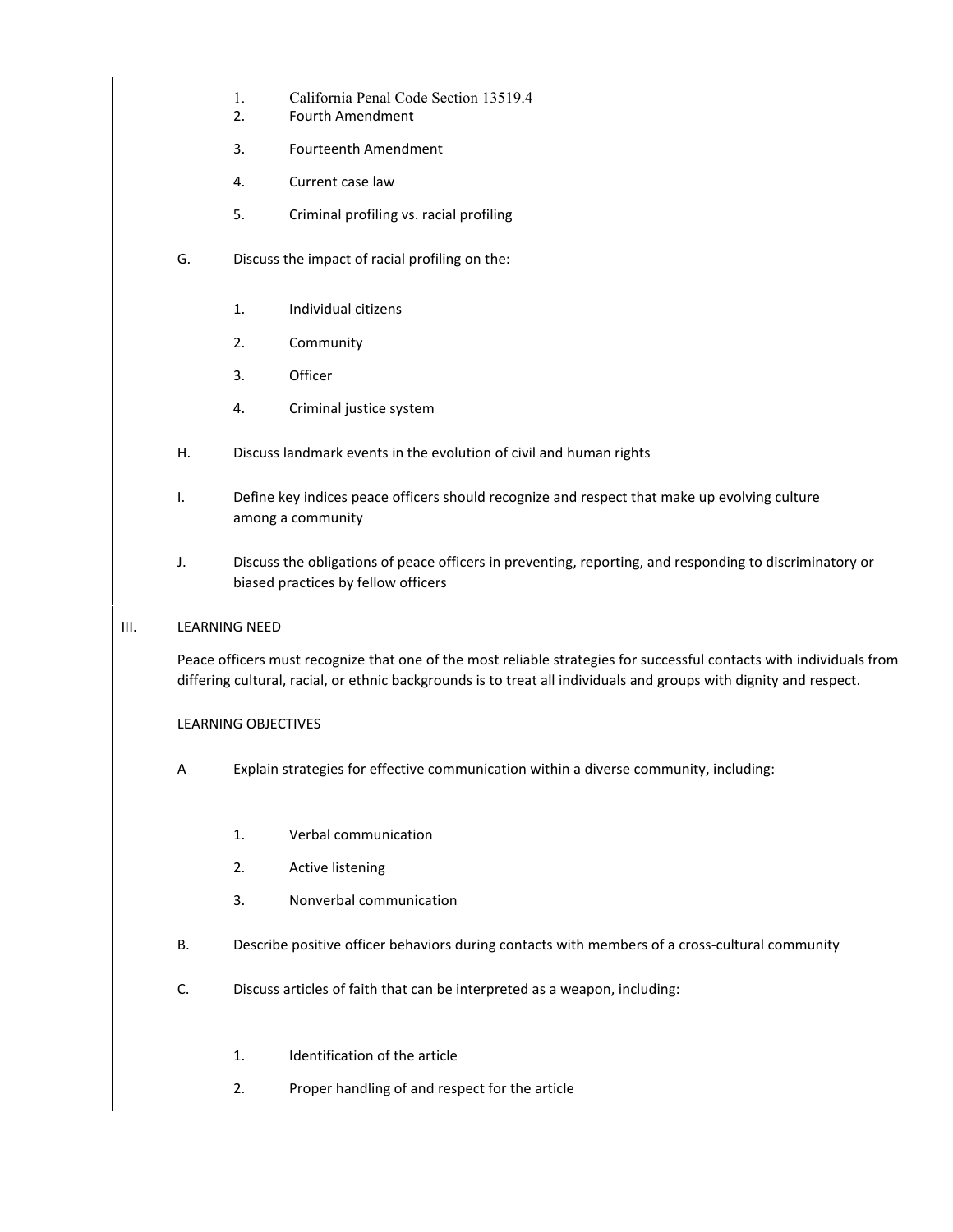#### IV. LEARNING NEED

Peace Officers need to recognize and respect the complexities of sexual orientation and gender identity and develop the necessary skills to understand, effectively communicate, and respond to the needs of the community and the law enforcement workplace.

- A. Discuss the difference between sexual orientation and gender identity.
	- 1. Sexual orientation: a person's physical, emotional and romantic attraction to people of the same and/or other gender
	- 2. Gender identity: a person sense of being male, female, or something other or in-between
- B. Discuss how sexual orientation and gender identity intersect with:
	- 1. Each other
	- 2. Race
	- 3. Culture
	- 4. Religion
- C. Define the terminology used to identify and describe the difference between sexual orientation and gender identity, including but not limited to:
	- 1. Sexual orientation (straight, gay, lesbian, bisexual)
	- 2. Gender identity (transgender, cisgender, non-binary)
	- 3. Gender expression (the way a person expresses themselves)
	- 4. Queer (an umbrella term for those who do not wish to categorize their sexuality)
	- 5. Questioning (to be unsure of or re-examining one's sexual orientation and/or gender identity)
- D. Discuss the ways to create an inclusive workplace within law enforcement for sexual orientation and gender identity minorities, including:
	- 1. Demonstrating respect for diversity
	- 2. Recognizing personal bias and its potential negative effect on workplace conduct
	- 3. Honoring the right to privacy and confidentiality
	- 4. Not making assumptions
	- 5. Understanding reason why employees may not report incidents of harassment/discrimination
- E. Identify important moments in history related to sexual orientation and gender identity minorities and law enforcement including:
	- 1. Protests (i.e. The Stonewall Riots (1969))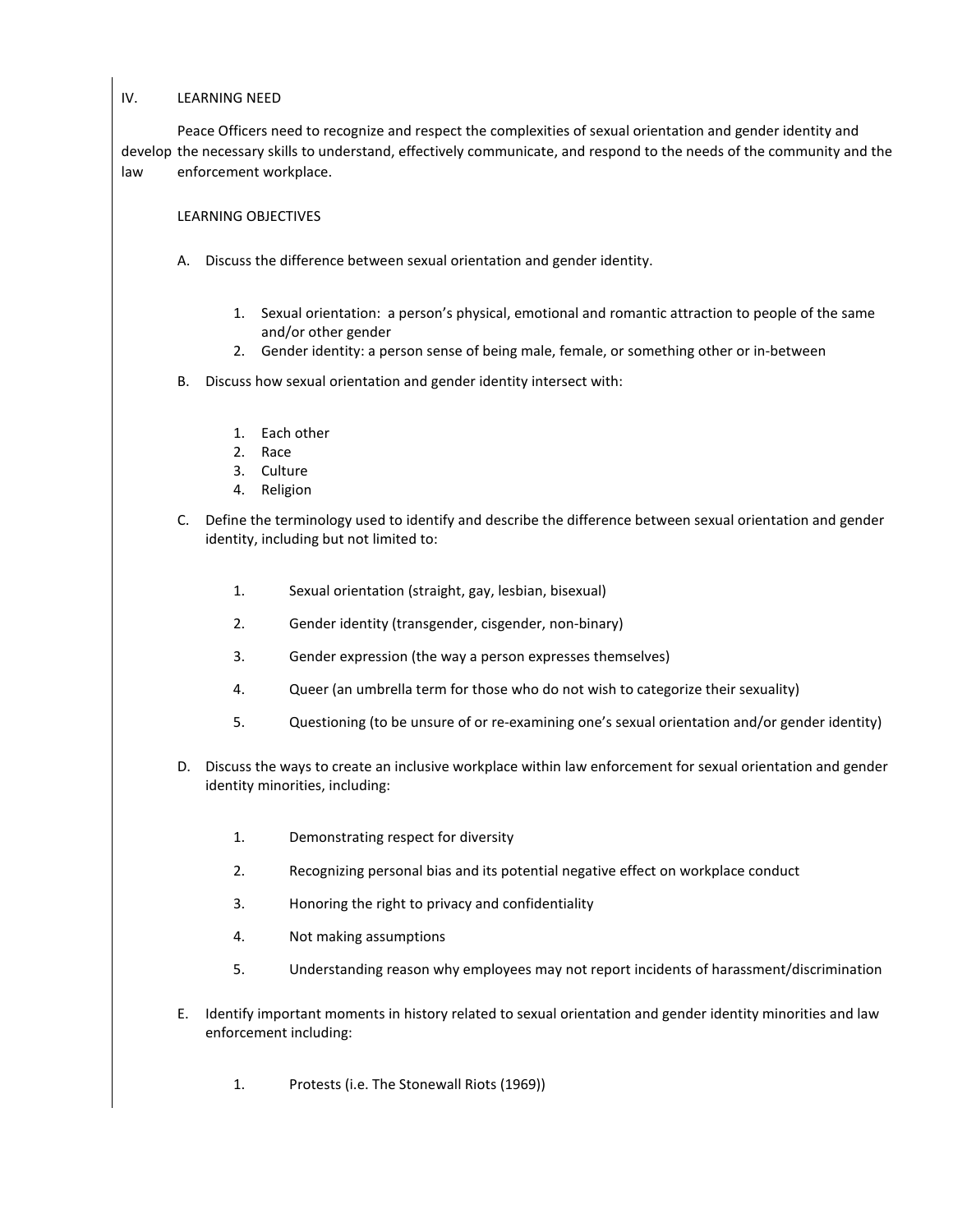- 2. Changes in law (i.e. U.S. Supreme Court decision on Same Sex Marriage (Obergefell v. Hodges)
- 3. Defining moments (i.e. Transgender Day of Remembrance founded (1999))

#### V. LEARNING NEED

Peace officers need to have a lawful basis for recognizing criminal acts as hate crimes and understand the impact of such crimes on victims and communities.

#### LEARNING OBJECTIVES

- A. State the legal definition of a hate crime based on the Penal Code
- B. Classify the crime and the elements required to arrest for:
	- 1. Desecrating religious symbols
	- 2. Interfering with religious freedom
	- 3. Terrorizing another
	- 4. Interfering with an individual's civil rights
- C. Explain the legal rights and remedies available to victims of hate crimes based on federal law and Civil Code
- D. Describe the impact of hate crimes on victims, the victims' families, and the community
- E. Discuss the indicators of hate crimes
- F. Explain considerations when investigating and documenting incidents involving possible hate crimes

#### VI. LEARNING NEED

Peace officers need to have an understanding of what constitutes sexual harassment, how to respond to sexual harassment in the workplace, and the legal remedies available through the sexual harassment complaint process.

- A. State the legal definition of sexual harassment
- B. Discuss the federal and state laws dealing with sexual harassment to include:
	- 1. Title VII
	- 2. Government Code Section 12940 et. seq.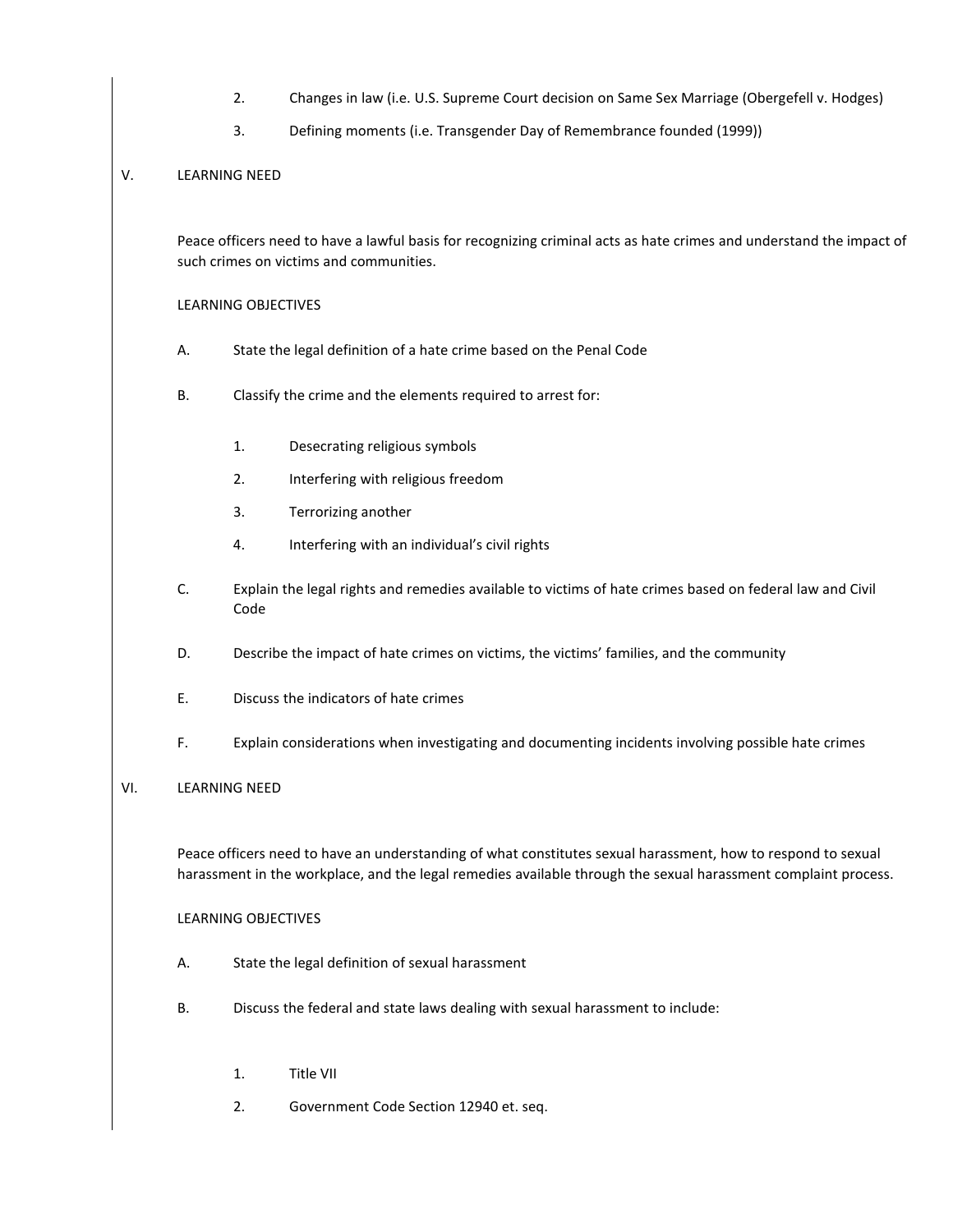- 3. Concept of Quid Pro Quo
- 4. Concept of hostile work environment
- 5. Current case law
- C. Explain the legal remedies available to a victim of sexual harassment
- D. Describe behaviors that constitute sexual harassment, including:
	- 1. Verbal
	- 2. Physical
	- 3. Visual
	- 4. Written material
	- 5. Sexual favors
	- 6. Threats
	- 7. Hostile work environment
	- 8. Force
- E. Explain the mandated sexual harassment complaint process guidelines
- F. State the protections that exist to prevent retaliation against anyone submitting a sexual harassment complaint
- G. Describe the methods for responding to sexually offensive or unwanted behavior

#### VII. REQUIRED TESTS

None

#### VIII. REQUIRED LEARNING ACTIVITIES

- A. Given a diagnostic instrument, questionnaire, personal inventory or equivalent method, students will participate in a learning activity that requires self-assessment to determine their own level of cultural sensitivity and experience in interrelating with cultural groups.
	- 1. The learning activity should provide the student with an opportunity to determine their current level of experience in dealing with cultural groups
	- 2. The learning activity should also serve as a starting point for an instructor-facilitated classroom discussion and/or small group discussions which address perceptions, experiences, fears, and stereotypes concerning contact with cultural groups
	- 3. Discussion may include, but is not limited to cultural stereotypes, ethno phobia,xenophobia, sexual orientation and gender identity bias, and media impact on cultural perceptions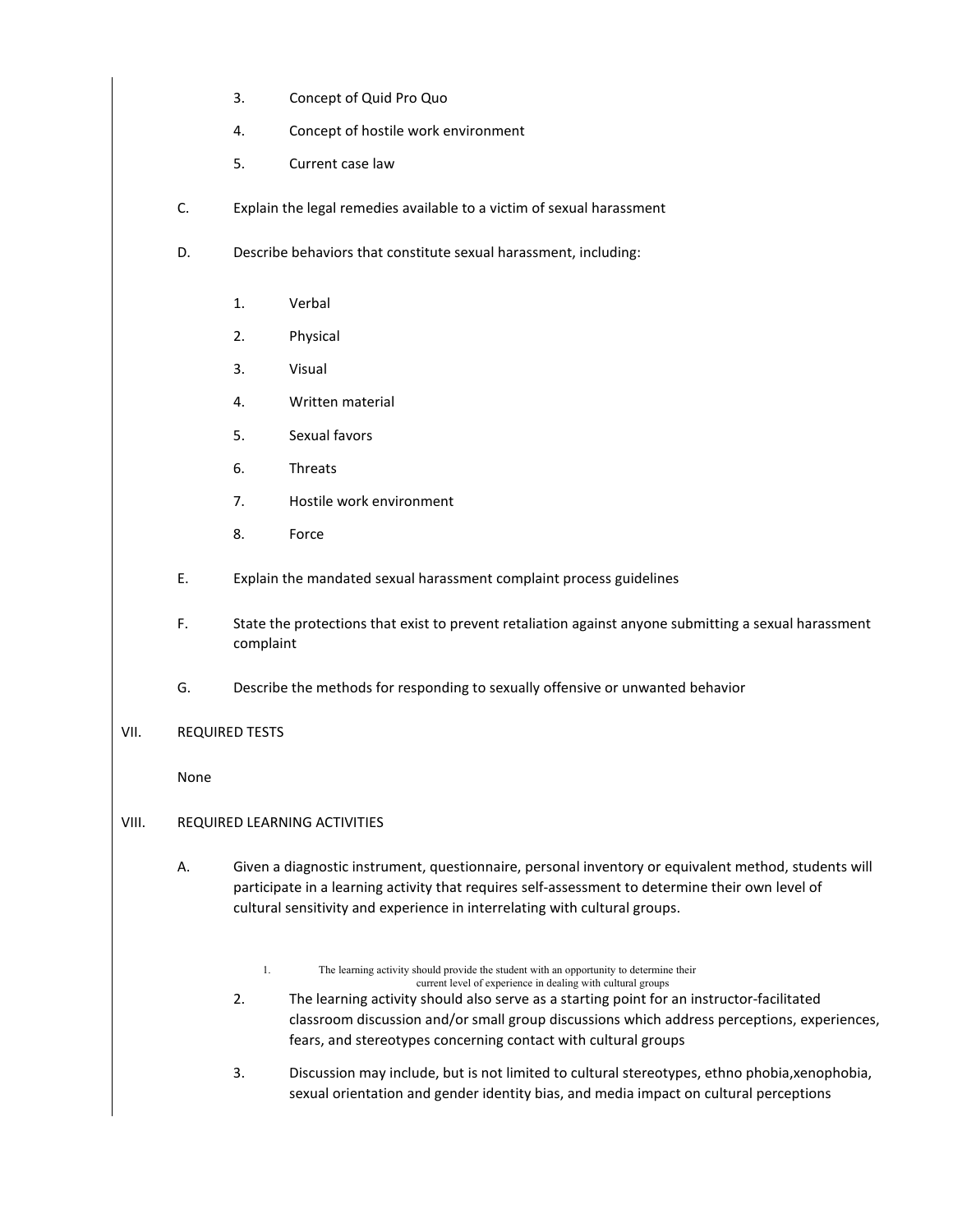| provided by the | В.<br>Given a minimum of three POST-developed video re-enactments depicting law enforcement contacts with<br>cultural groups, or an equivalent number of simulations, scenarios or video representations<br>presenter, the student will participate in an instructor-led discussion evaluating the<br>professional quality of the contact.<br>appropriateness and |  |
|-----------------|-------------------------------------------------------------------------------------------------------------------------------------------------------------------------------------------------------------------------------------------------------------------------------------------------------------------------------------------------------------------|--|
|                 | Among the issues which must be addressed are:                                                                                                                                                                                                                                                                                                                     |  |
| 1.              | Any positive or negative behaviors demonstrated by contacting officers                                                                                                                                                                                                                                                                                            |  |
| 2.              | The apparent perception of the cultural group regarding the contact                                                                                                                                                                                                                                                                                               |  |
| 3.              | Presence or absence of cultural stereotyping                                                                                                                                                                                                                                                                                                                      |  |
| 4.              | The level of cultural understanding demonstrated by the officers                                                                                                                                                                                                                                                                                                  |  |
| 5.              | The legality of the contact and subsequent actions of the contacting officers                                                                                                                                                                                                                                                                                     |  |
| 6.              | The professional, personal, and organizational impact of the contact, either positive or negative                                                                                                                                                                                                                                                                 |  |
|                 | 7.<br>Cultural group history, customs, religious conventions, core values, or other perceptions material<br>to the contact                                                                                                                                                                                                                                        |  |
|                 | Presentation of the video re-enactments, simulations, or scenarios may be done collectively or may be<br>interspersed throughout the instructional block at the discretion of the instructor.                                                                                                                                                                     |  |
| an<br>student   | C.<br>Given a minimum of four POST-developed video re-enactments depicting possible sexual harassment, or<br>equivalent number of simulations, scenarios, or video representations provided by the presenter, the<br>will participate in a facilitated discussion which addresses the following:                                                                  |  |
| 1.              | Any behaviors which are illegal, as defined by federal or state sexual harassment laws                                                                                                                                                                                                                                                                            |  |
| 2.              | Professional, personal, and organizational impacts of the incident                                                                                                                                                                                                                                                                                                |  |
| 3.              | Legal and administrative consequences of the behaviors observed                                                                                                                                                                                                                                                                                                   |  |
|                 | Whether or not state sexual harassment reporting guidelines apply to the situation<br>4.                                                                                                                                                                                                                                                                          |  |
|                 | D.<br>Given a minimum of two POST-developed video re-enactments or written descriptions of possible hate<br>crimes, or an equivalent material provided by the presenter, the student will participate in a facilitated<br>discussion which addresses the following:                                                                                               |  |
| 1.              | Whether or not the incident constituted a hate crime under the law                                                                                                                                                                                                                                                                                                |  |
| 2.              | Impact of the incident on victims, their families and the community                                                                                                                                                                                                                                                                                               |  |
| 3.              | Effectiveness of the law enforcement response                                                                                                                                                                                                                                                                                                                     |  |
|                 | Legal rights of, and remedies available to the victim(s)<br>4.                                                                                                                                                                                                                                                                                                    |  |